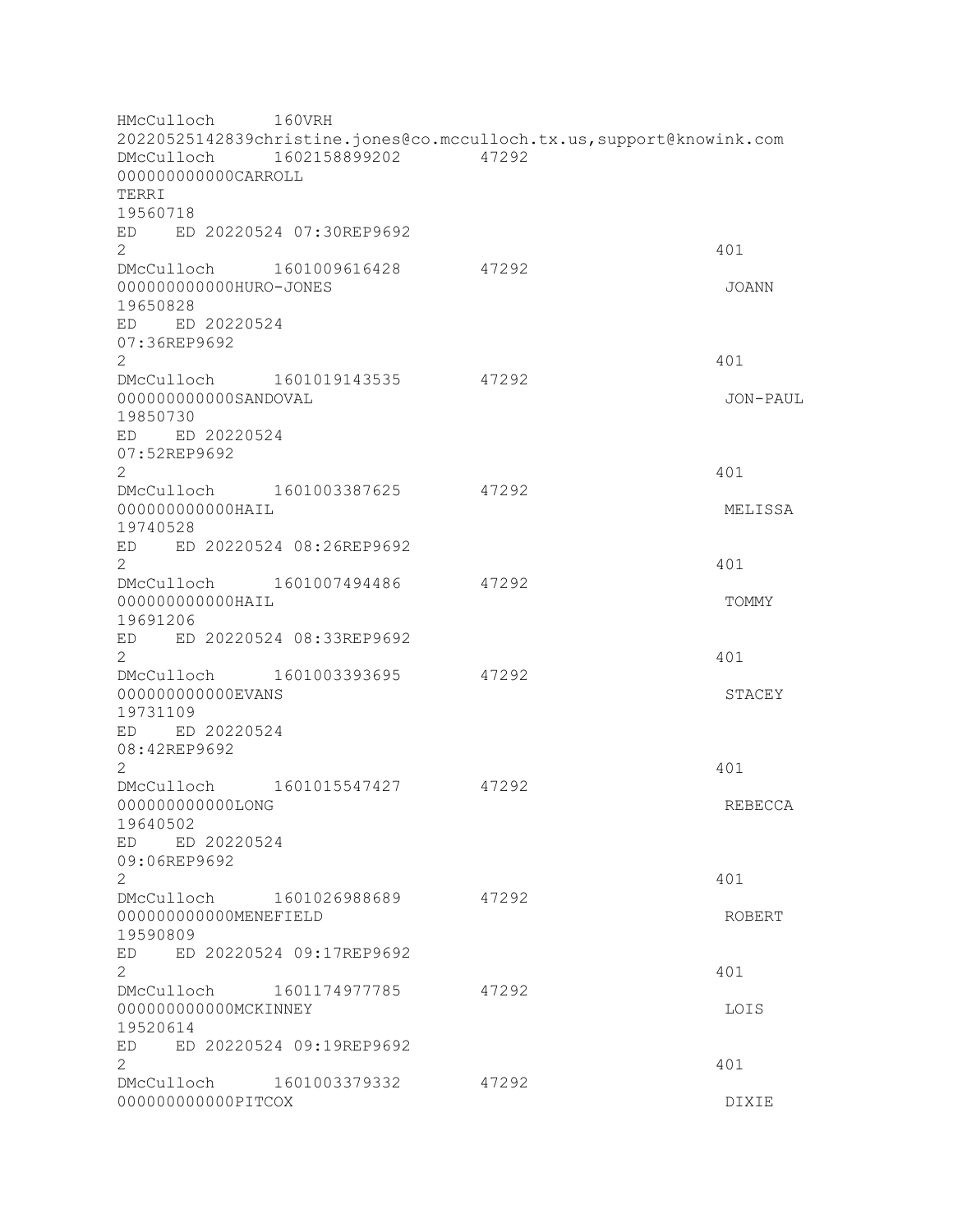19610205 ED ED 20220524 09:25REP9692  $2<sup>2</sup>$ DMcCulloch 1601003379345 47292 000000000000PITCOX DORMAN 19580630 ED ED 20220524 09:31REP9692 2 401 DMcCulloch 1601003380283 47292 000000000000WILSON EDDIE 19460322 ED ED 20220524 10:11REP9692  $2 \times 401$ DMcCulloch 1601012032857 47292 000000000000BARBOUR J 19521120 ED ED 20220524 10:18REP9692  $2<sup>2</sup>$ DMcCulloch 1601003379397 47292 000000000000POWELL ROBERT 19580607 ED ED 20220524 10:47REP9692  $2<sup>2</sup>$ DMcCulloch 1601173490930 47292 000000000000WYATT JAMES 19481105 ED ED 20220524 12:09REP9692 2 401 DMcCulloch 1601003364047 47292 000000000000LAWRENCE TERESA 19591002 ED ED 20220524 12:14REP9692  $2<sup>2</sup>$ DMcCulloch 1601003392347 47292 000000000000WIGGINTON JACK 19430223 ED ED 20220524 12:16REP9692  $2<sup>2</sup>$ DMcCulloch 1601003392334 47292 000000000000WIGGINTON CHERYL 19431023 ED ED 20220524 12:19REP9692  $2 \times 401$ DMcCulloch 1602163279802 47292 000000000000MOORE KYLE 19630723 ED ED 20220524 12:32REP9692  $2 \times 401$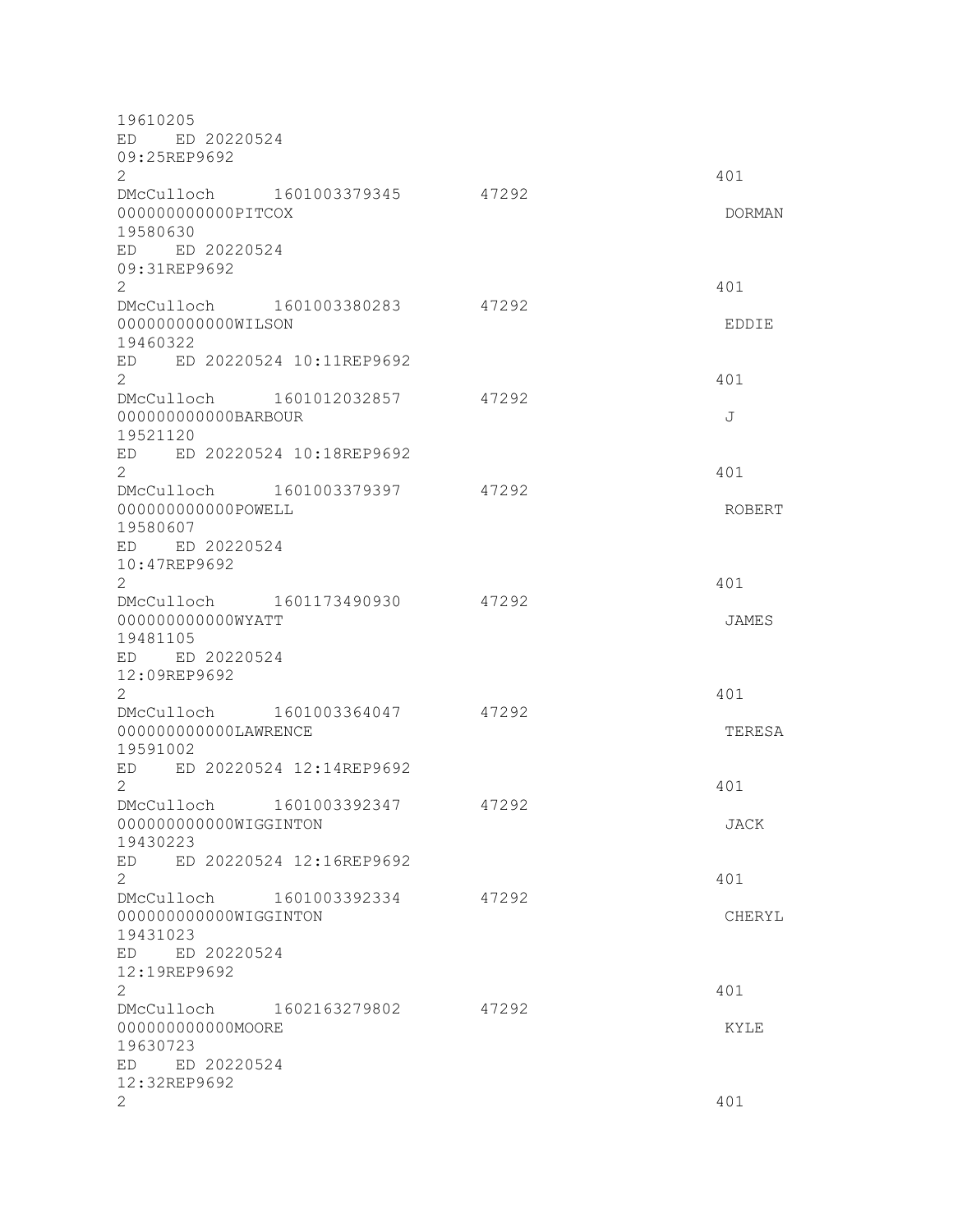| 00000000000MOORE<br>TAMMY                                                                                            | DMcCulloch 1602163279841                  | 47292 |                |
|----------------------------------------------------------------------------------------------------------------------|-------------------------------------------|-------|----------------|
| 19710110<br>ED ED 20220524 12:33REP9692<br>$\overline{2}$                                                            |                                           |       | 401            |
| DMcCulloch 1601003379500<br>000000000000RIDOUT<br>19360515                                                           |                                           | 47292 | NORMA          |
| ED<br>$\overline{2}$                                                                                                 | ED 20220524 13:37REP9692                  |       | 401            |
| DMcCulloch 1601003379494<br>00000000000RIDOUT<br>19331221<br>ED ED 20220524<br>13:39REP9692<br>$\mathbf{2}^{\prime}$ |                                           | 47292 | JAMES<br>401   |
| DMcCulloch 1601003374032<br>000000000000WIGGINTON<br>19530626<br>ED                                                  | ED 20220524 13:41REP9692                  | 47292 | PAMELA         |
| $\mathbf{2}^{\prime}$<br>DMcCulloch 1601003380135<br>000000000000WIGGINTON<br><b>BURL</b>                            |                                           | 47292 | 401            |
| 19460312<br>ED ED 20220524 13:47REP9692<br>2<br>000000000000HARMON<br>19351008                                       | DMcCulloch 1601179027741                  | 47292 | 401<br>$\circ$ |
| ED ED 20220524<br>13:48REP9692<br>2<br>DMcCulloch 1601003378743<br>000000000000KING<br>19440616                      |                                           | 47292 | 401<br>MARY    |
| ED ED 20220524<br>14:14REP9692<br>2<br>DMcCulloch 1601003378736<br>000000000000KING<br>19450524                      |                                           | 47292 | 401<br>JOSEPH  |
| ED.<br>$\overline{2}$<br>DMcCulloch<br>000000000000ZIRIAX<br>19440403                                                | ED 20220524 14:15REP9692<br>1601003380381 | 47292 | 401<br>BRENDA  |
| ED.<br>2<br>DMcCulloch<br>000000000000ZIRIAX<br>19440120<br>ED 20220524<br>ED.                                       | ED 20220524 14:37REP9692<br>1601003380399 | 47292 | 401<br>WALTER  |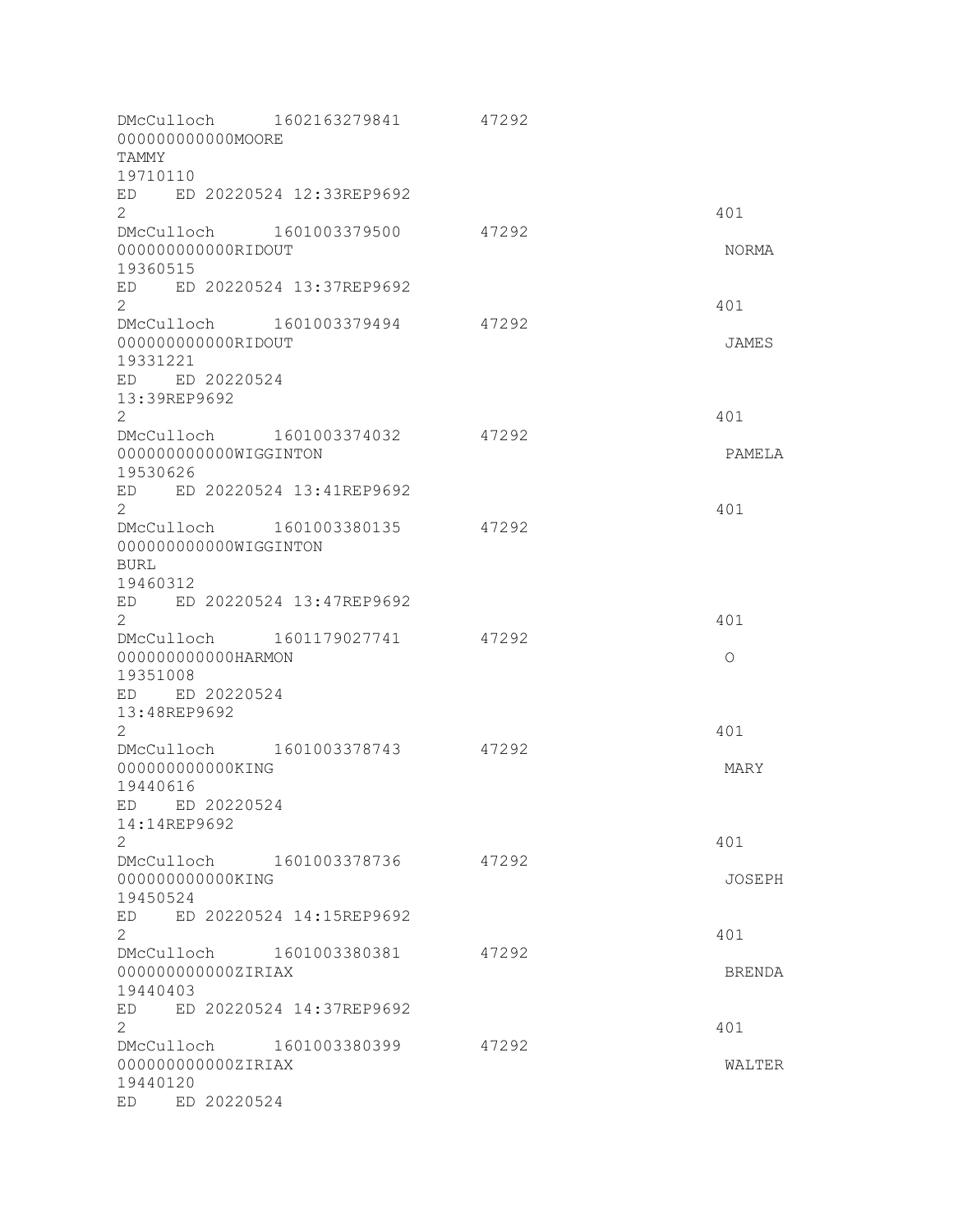| 14:38REP9692<br>$\overline{2}$                |                          |       | 401          |
|-----------------------------------------------|--------------------------|-------|--------------|
| DMcCulloch 1601014492369                      |                          | 47292 |              |
| 000000000000CARAWAY<br>19481215               |                          |       | JERRY        |
| ED ED 20220524                                |                          |       |              |
| 14:50REP9692                                  |                          |       |              |
| $\overline{2}$<br>DMcCulloch                  | 1601013791416            | 47292 | 401          |
| 000000000000CARAWAY                           |                          |       | <b>RANON</b> |
| 19481211                                      |                          |       |              |
| ED<br>$\overline{2}$                          | ED 20220524 14:51REP9692 |       |              |
| DMcCulloch 1601052468794                      |                          | 47292 | 401          |
| 000000000000HUERTA                            |                          |       | PEDRO        |
| 19680715                                      |                          |       |              |
| ED<br>$\overline{2}$                          | ED 20220524 15:45REP9692 |       | 401          |
| DMcCulloch 1601180128591                      |                          | 47292 |              |
| 000000000000FAIRCHILD<br>19930926             |                          |       | CHRISTINE    |
| ED ED 20220524                                |                          |       |              |
| 15:52REP9692<br>$\overline{2}$                |                          |       | 401          |
| DMcCulloch 1601008546780                      |                          | 47292 |              |
| 000000000000MARICLE                           |                          |       | TAMELA       |
| 19640603                                      |                          |       |              |
| ED ED 20220524<br>16:16REP9692                |                          |       |              |
| $\mathbf{2}^{\prime}$                         |                          |       | 401          |
| DMcCulloch                                    | 1601129904369            | 47292 |              |
| 000000000000AYLESWORTH<br>19490515            |                          |       | DEWANAH      |
| ED ED 20220524 17:10REP9692                   |                          |       |              |
| $\overline{2}$                                |                          |       | 401          |
| DMcCulloch<br>000000000000BARBOUR             | 1601012032842            | 47292 | PHYLLIS      |
| 19500207                                      |                          |       |              |
| ED                                            | ED 20220524 17:15REP9692 |       |              |
| $\overline{2}$<br>DMcCulloch 1601018646170    |                          | 47292 | 401          |
| 000000000000JONES                             |                          |       | ROBERT       |
| 19620906                                      |                          |       |              |
| ED ED 20220524                                |                          |       |              |
| 17:16REP9692<br>$\overline{2}$                |                          |       | 401          |
| DMcCulloch 1601003365677                      |                          | 47292 |              |
| 000000000000HENDLEY                           |                          |       | STEVE        |
| 19600901<br>ED ED 20220524                    |                          |       |              |
| 17:18REP9692                                  |                          |       |              |
| 2                                             |                          |       | 401          |
| DMcCulloch 1601017187003<br>000000000000CURRY |                          | 47292 | VESTA        |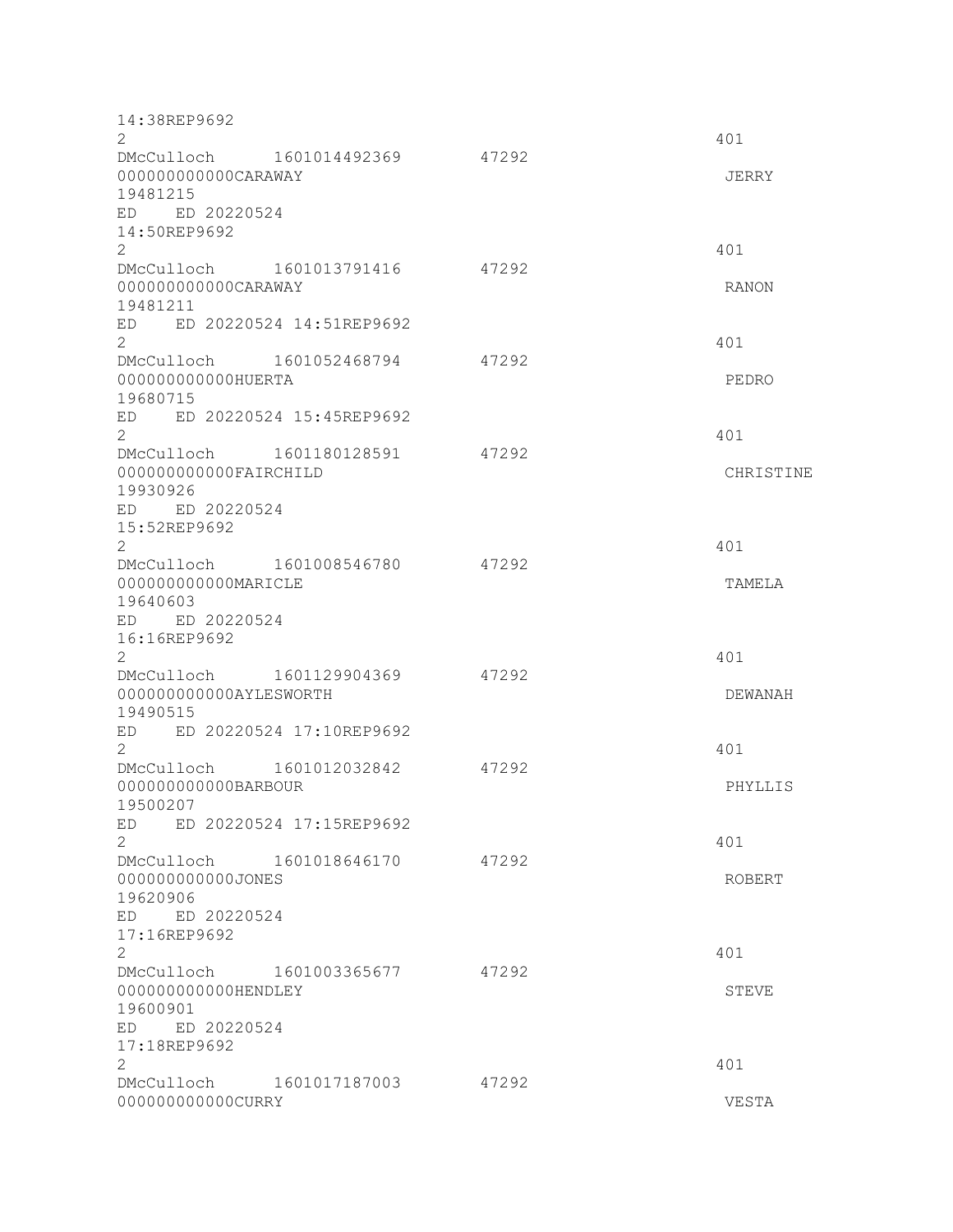| 19541110                                   |                          |       |              |
|--------------------------------------------|--------------------------|-------|--------------|
| ED<br>ED 20220524 17:28REP9692             |                          |       |              |
| $\mathbf{2}^{\prime}$                      |                          |       | 401          |
| DMcCulloch 1601003377865                   |                          | 47292 |              |
| 000000000000BUSH                           |                          |       | TERESA       |
| 19520115                                   |                          |       |              |
| ED ED 20220524 17:38REP9692                |                          |       |              |
| $\overline{2}$                             |                          |       | 401          |
| DMcCulloch 1601010077751                   |                          | 47292 |              |
| 000000000000ROQUE                          |                          |       | OSCAR        |
| 19780209                                   |                          |       |              |
| ED ED 20220524<br>17:47REP9692             |                          |       |              |
| $\overline{2}$                             |                          |       | 401          |
| DMcCulloch 1601023612642                   |                          | 47292 |              |
| 00000000000BOYD                            |                          |       | JAMEY        |
| 19820912                                   |                          |       |              |
| ED ED 20220524                             |                          |       |              |
| 18:00REP9692                               |                          |       |              |
| $\mathbf{2}^{\prime}$                      |                          |       | 401          |
| DMcCulloch 1601015689127                   |                          | 47292 |              |
| 000000000000BOYD                           |                          |       |              |
| <b>DAMON</b>                               |                          |       |              |
| 19821023                                   |                          |       |              |
| ED ED 20220524 18:01REP9692                |                          |       |              |
| $\overline{2}$                             |                          |       | 401          |
| DMcCulloch 1601159252535                   |                          | 47292 |              |
| 000000000000CURRY                          |                          |       | WILLIAM      |
| 19490108                                   |                          |       |              |
| ED ED 20220524                             |                          |       |              |
| 18:14REP9692                               |                          |       |              |
| 2                                          |                          | 47292 | 401          |
| DMcCulloch 1601003370921<br>00000000000DAY |                          |       | <b>BETZY</b> |
| 19480322                                   |                          |       |              |
| ED ED 20220524                             |                          |       |              |
| 07:30REP9691                               |                          |       |              |
| $\mathbf{2}$                               |                          |       | 302          |
| DMcCulloch                                 | 1601003363028            | 47292 |              |
| 000000000000AVERY                          |                          |       | D DURELLE    |
| 19490323                                   |                          |       |              |
| ED                                         | ED 20220524 07:50REP9691 |       |              |
| $\overline{2}$                             |                          |       | 302          |
| DMcCulloch 1601214638568                   |                          | 47292 |              |
| 000000000000MCGUFF                         |                          |       |              |
| JUANITA                                    |                          |       |              |
| 19680628                                   |                          |       |              |
| ED                                         | ED 20220524 08:04REP9691 |       |              |
| 2                                          |                          |       | 302          |
| DMcCulloch 1601213099927                   |                          | 47292 |              |
| 000000000000CARLTON                        |                          |       | ANDREW       |
| 19520913<br>ED 20220524<br>ED              |                          |       |              |
|                                            |                          |       |              |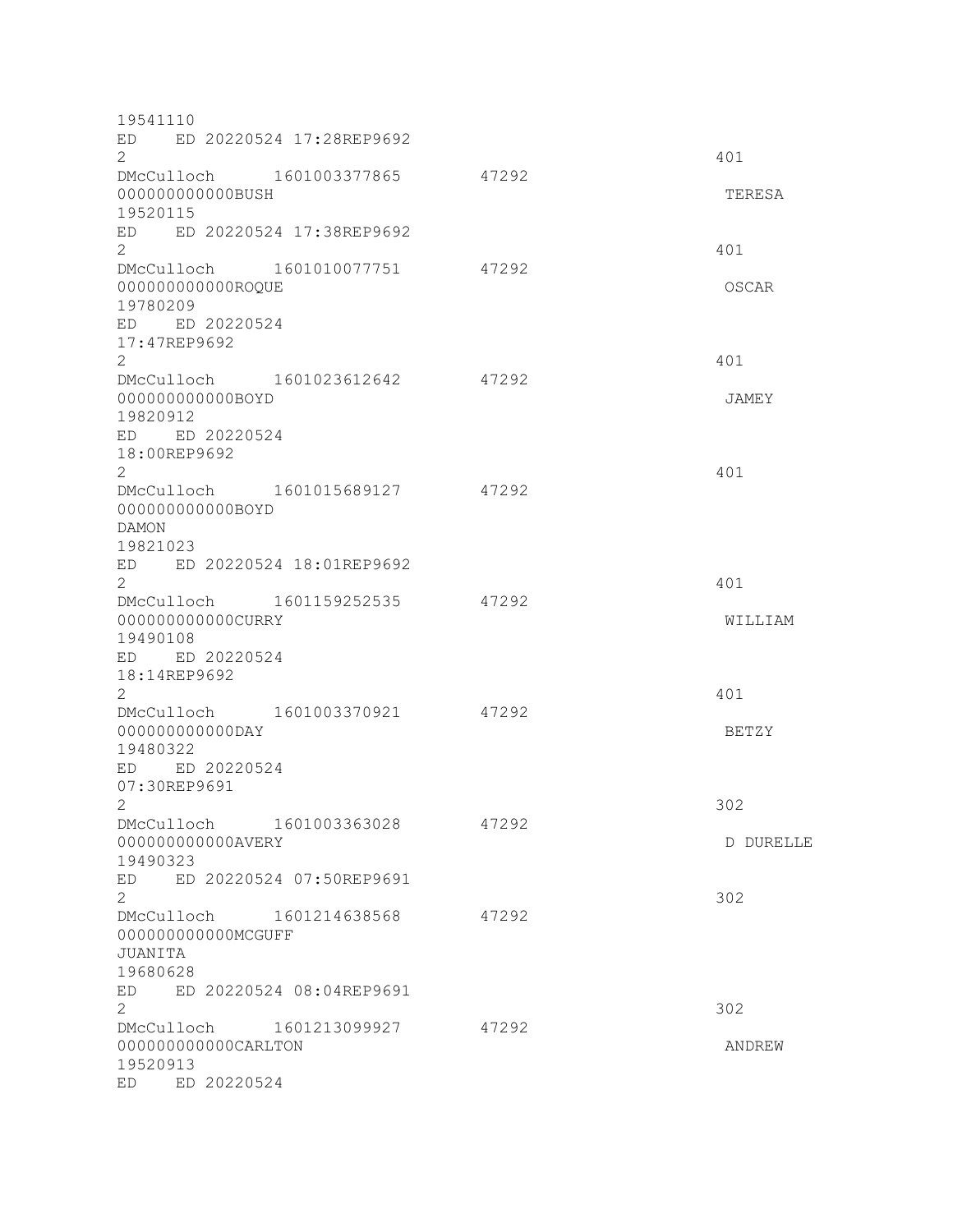| 08:57REP9691<br>2                                            |                          |       | 302           |
|--------------------------------------------------------------|--------------------------|-------|---------------|
| 000000000000GARY                                             | DMcCulloch 1601023004684 | 47292 | TRAVIS        |
| 19381021<br>ED ED 20220524<br>09:04REP9691                   |                          |       |               |
| $\mathbf{2}^{\prime}$<br>DMcCulloch 1601022677703            |                          | 47292 | 302           |
| 00000000000RIDER<br>19710326                                 |                          |       | MICHAEL       |
| ED<br>$\overline{2}$                                         | ED 20220524 09:38REP9691 |       | 302           |
| DMcCulloch 1601003371310<br>00000000000FROST<br>19320811     |                          | 47292 | EUGENE        |
| ED ED 20220524 10:55REP9691<br>$\overline{2}$                |                          |       | 302           |
| DMcCulloch 1601003371323<br>00000000000FROST<br>19501227     |                          | 47292 | WANITA        |
| ED ED 20220524<br>10:56REP9691<br>2                          |                          |       | 302           |
| DMcCulloch 1601093181579<br>000000000000MILLIKEN<br>19541023 |                          | 47292 | MARY          |
| ED ED 20220524<br>11:45REP9691<br>2                          |                          |       | 302           |
| 000000000000MILLIKEN<br>19510108                             | DMcCulloch 1601093181567 | 47292 | JOE           |
| ED<br>2                                                      | ED 20220524 11:46REP9691 |       | 302           |
| DMcCulloch 1601139202334<br>000000000000ELLIS<br>19360107    |                          | 47292 | SHIRLEY       |
| ED.<br>$\mathbf{2}$                                          | ED 20220524 12:12REP9691 |       | 302           |
| DMcCulloch 1601139202323<br>00000000000ELLIS<br>19320417     |                          | 47292 | RYAN          |
| ED 20220524<br>ED<br>12:13REP9691<br>2                       |                          |       | 302           |
| DMcCulloch 1601003383402                                     |                          | 47292 |               |
| 000000000000KIESLING<br>19541008<br>ED ED 20220524           |                          |       | <b>DONALD</b> |
| 12:23REP9691<br>$\mathbf{2}^{\prime}$                        |                          |       | 302           |
| DMcCulloch 1601003384014<br>000000000000ELLIS                |                          | 47292 | QUINCY        |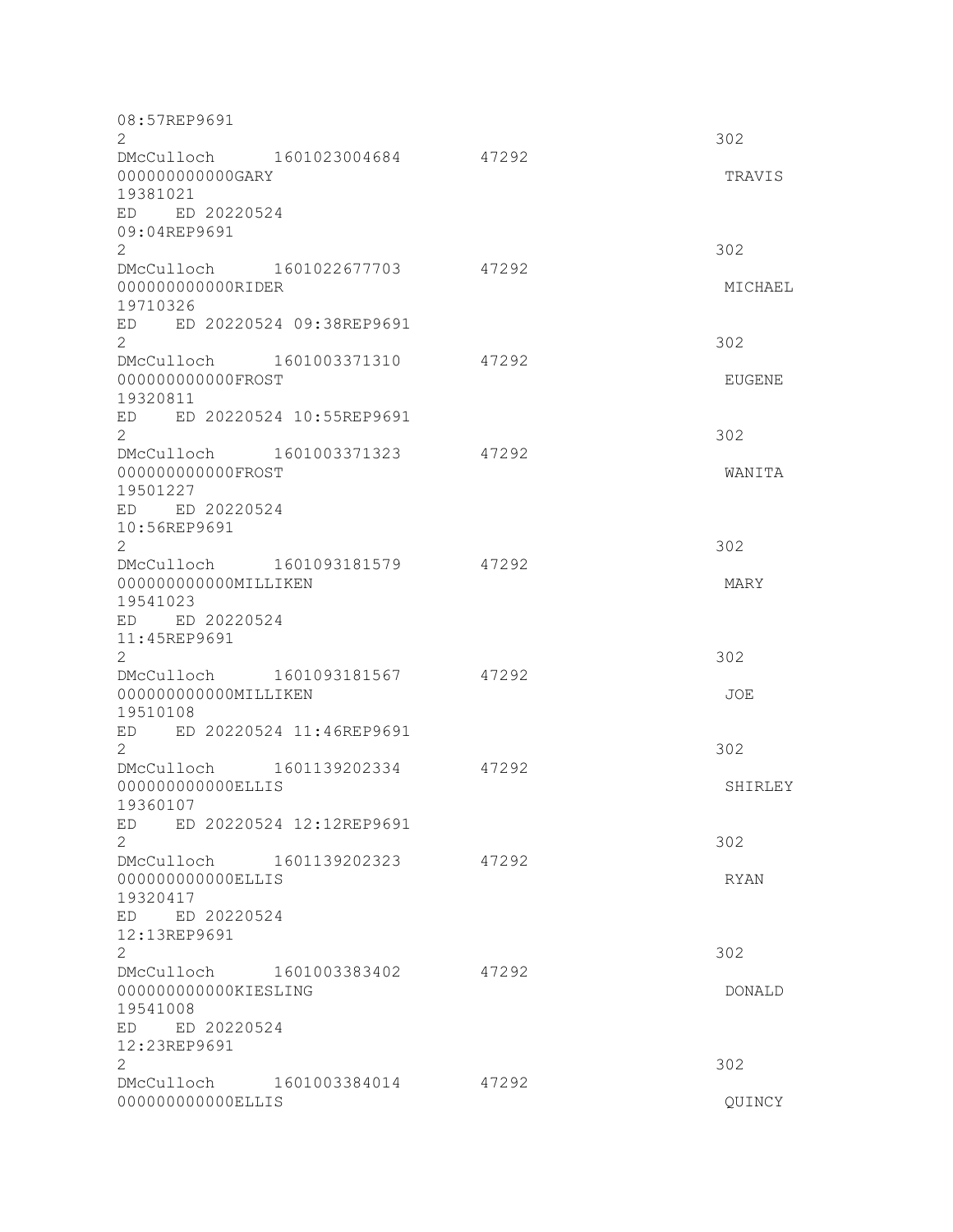| 19410903                                                |       |              |
|---------------------------------------------------------|-------|--------------|
| ED 20220524 12:45REP9691<br>ED<br>$\mathbf{2}^{\prime}$ |       | 302          |
| DMcCulloch 1601003390992                                | 47292 |              |
| 000000000000KIESLING                                    |       | TRACEY       |
| 19550909                                                |       |              |
| ED ED 20220524 12:55REP9691                             |       |              |
| $\overline{2}$<br>DMcCulloch 1601007007337              | 47292 | 302          |
| 00000000000ELLIS                                        |       | NELL         |
| 19400823                                                |       |              |
| ED ED 20220524                                          |       |              |
| 13:34REP9691                                            |       |              |
| $\overline{2}$                                          |       | 302          |
| DMcCulloch 1601003383571                                | 47292 |              |
| 000000000000PEARCE                                      |       | TERESA       |
| 19581113                                                |       |              |
| ED ED 20220524                                          |       |              |
| 14:51REP9691<br>$\overline{2}$                          |       |              |
| DMcCulloch 1601003383544                                | 47292 | 302          |
| 000000000000PEARCE                                      |       | <b>BOBBY</b> |
| 19561006                                                |       |              |
| ED ED 20220524 14:52REP9691                             |       |              |
| $\overline{2}$                                          |       | 302          |
| DMcCulloch 1601003370593                                | 47292 |              |
| 000000000000CARRITHERS                                  |       | CHARLES      |
| 19420713                                                |       |              |
| ED ED 20220524 15:16REP9691                             |       |              |
| $\overline{2}$                                          | 47292 | 302          |
| DMcCulloch 1601003383275<br>000000000000HEMPHILL        |       | PEGGY        |
| 19430119                                                |       |              |
| ED ED 20220524                                          |       |              |
| 15:54REP9691                                            |       |              |
| $\overline{2}$                                          |       | 302          |
| DMcCulloch 1601003383252                                | 47292 |              |
| 000000000000HEMPHILL                                    |       | JERELL       |
| 19390502                                                |       |              |
| ED 20220524 15:55REP9691<br>ED                          |       |              |
| 2                                                       | 47292 | 302          |
| DMcCulloch 1601003383247<br>000000000000HEMPHILL        |       |              |
| <b>DOUGLAS</b>                                          |       |              |
| 19650524                                                |       |              |
| ED 20220524 16:14REP9691<br>ED                          |       |              |
| $\overline{2}$                                          |       | 302          |
| DMcCulloch 1601003383366                                | 47292 |              |
| 000000000000HUIE                                        |       | DAVID        |
| 19560606                                                |       |              |
| ED ED 20220524                                          |       |              |
| 16:34REP9691<br>2                                       |       | 302          |
|                                                         |       |              |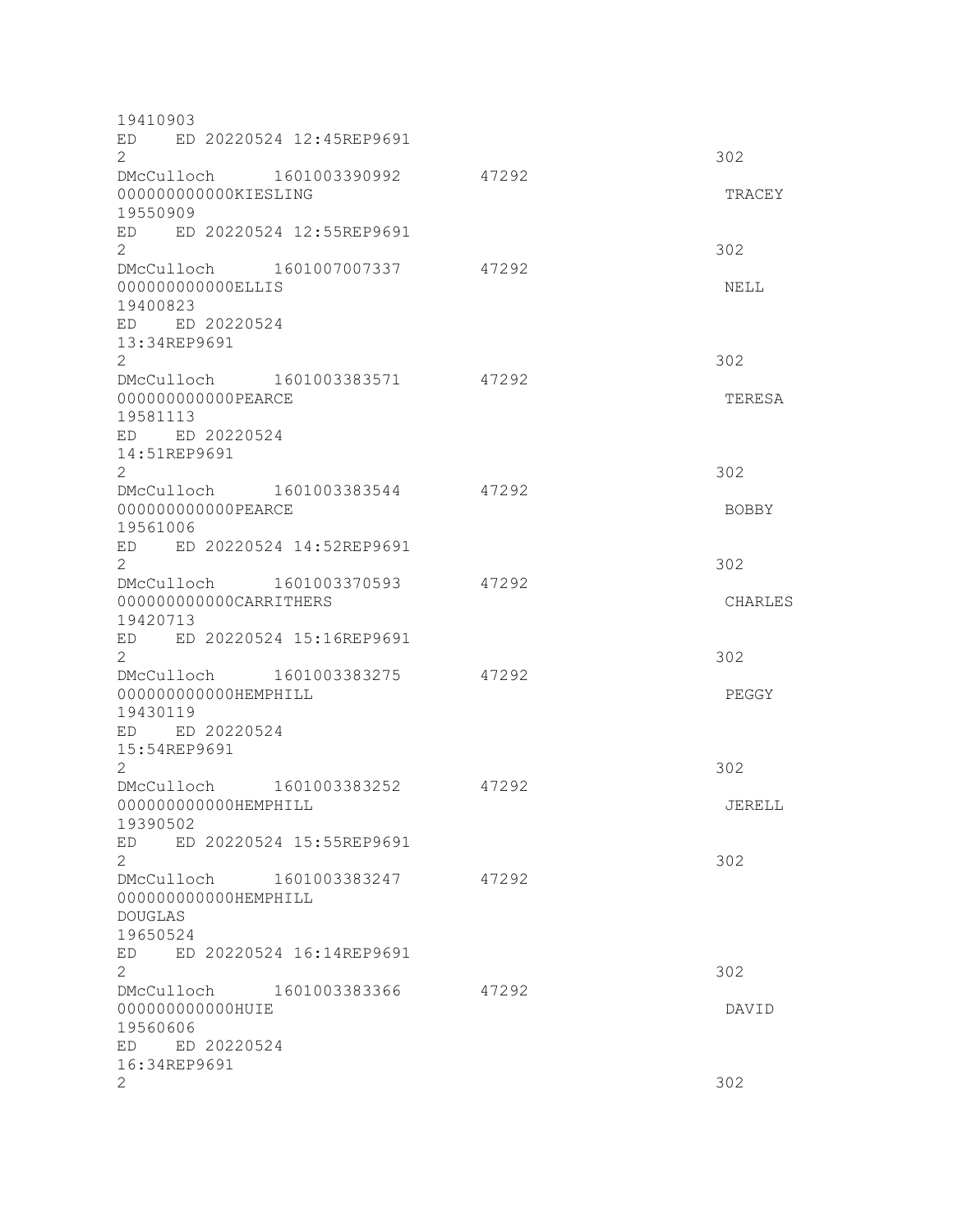| 000000000000MARSHALL<br>19460602<br>ED ED 20220524<br>16:43REP9691        | DMcCulloch 1601011048838       | 47292 | JAMES       |
|---------------------------------------------------------------------------|--------------------------------|-------|-------------|
| $\mathbf{2}$                                                              |                                |       | 302         |
| DMcCulloch<br>000000000000FREEMAN<br>19540909                             | 1601003383155                  | 47292 | <b>JOHN</b> |
| ED ED 20220524 17:08REP9691<br>$\overline{2}$                             |                                |       | 302         |
| DMcCulloch<br>000000000000GARNER<br>19480914                              | 1601221132050                  | 47292 | BARBARA     |
| ED ED 20220524 17:18REP9691<br>$\overline{2}$                             |                                |       | 302         |
| DMcCulloch<br>000000000000GARNER<br>19461026<br>ED ED 20220524            | 1601221132045                  | 47292 | CHARLES     |
| 17:19REP9691<br>$\overline{2}$                                            |                                |       | 302         |
| DMcCulloch 1601084278920<br>00000000000POPP<br>19700118<br>ED ED 20220524 |                                | 47292 | CHRISTOPHER |
| 17:20REP9691<br>$\overline{2}$                                            |                                |       | 302         |
| DMcCulloch 1601003383920<br>00000000000POPP<br>19711018                   |                                | 47292 | JULIE       |
| ED ED 20220524 17:21REP9691<br>$\overline{2}$                             |                                |       | 302         |
| DMcCulloch<br>000000000000STUART<br>19650510                              | 1601164448884                  | 47292 | DEBORAH     |
| ED<br>$\mathbf{2}^-$                                                      | ED 20220524 07:02REP9694       |       | 403         |
| 000000000000STUART<br>19601027                                            | DMcCulloch 1601003395805       | 47292 | KEITH       |
| ED ED 20220524<br>07:03REP9694<br>$\overline{2}$                          |                                |       | 403         |
| 000000000000HARTLEY<br>19501104<br>ED ED 20220524                         | DMcCulloch 1601076075401 47292 |       | CONNIE      |
| 07:21REP9694<br>$\mathbf{2}^{\prime}$                                     |                                |       | 403         |
| 000000000000ROESLER<br>19471129                                           | DMcCulloch 1601013345012 47292 |       | LINDA       |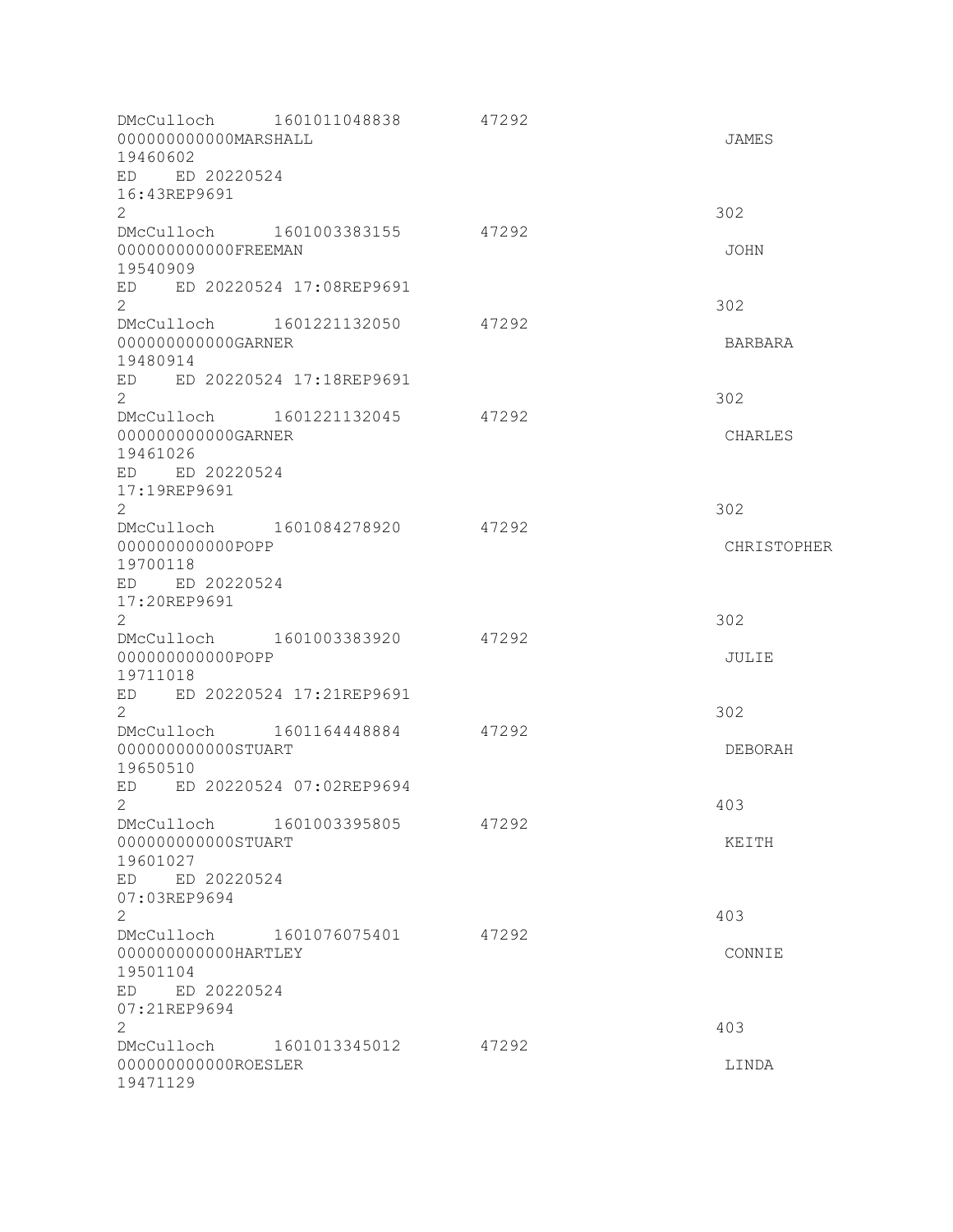| ED 20220524 07:26REP9694<br>ED<br>$\overline{2}$                                                                     |       | 403                 |
|----------------------------------------------------------------------------------------------------------------------|-------|---------------------|
| DMcCulloch 1601076075417<br>000000000000HARTLEY<br>19491126                                                          | 47292 | JOHN                |
| ED 20220524 07:30REP9694<br>ED<br>$\overline{2}$                                                                     |       | 403                 |
| 1601042365026<br>DMcCulloch<br>000000000000CRAWFORD<br>19520522<br>ED ED 20220524<br>07:51REP9694<br>2               | 47292 | LORAINE<br>403      |
| DMcCulloch 1601021312722<br>000000000000JONES<br>19610620<br>ED ED 20220524<br>08:20REP9694<br>$\mathbf{2}^{\prime}$ | 47292 | GRANT<br>403        |
| DMcCulloch 1601011751291<br>000000000000KEMP<br>19480214<br>ED ED 20220524 08:34REP9694<br>$\mathbf{2}^{\prime}$     | 47292 | RICHARD<br>403      |
| DMcCulloch 1601168126359<br>000000000000MATOCHA<br>19510311<br>ED ED 20220524 08:46REP9694                           | 47292 | MADELINE            |
| 2<br>DMcCulloch 1601168292758<br>000000000000MATOCHA<br>19500819<br>ED ED 20220524<br>08:47REP9694                   | 47292 | 403<br>KENNETH      |
| 2<br>DMcCulloch 1601003382423<br>000000000000MILLER<br>19641228<br>ED ED 20220524<br>09:12REP9694<br>2               | 47292 | 403<br>CRAIG<br>403 |
| DMcCulloch 1601003382698<br>000000000000MILLER<br>DENINE<br>19620810<br>ED 20220524 09:13REP9694<br>ED               | 47292 |                     |
| $\mathbf{2}$<br>DMcCulloch 1601003382260<br>000000000000EDMONDSON<br>19690417<br>ED 20220524<br>ED<br>09:16REP9694   | 47292 | 403<br>MICHAEL      |
| 2                                                                                                                    |       | 403                 |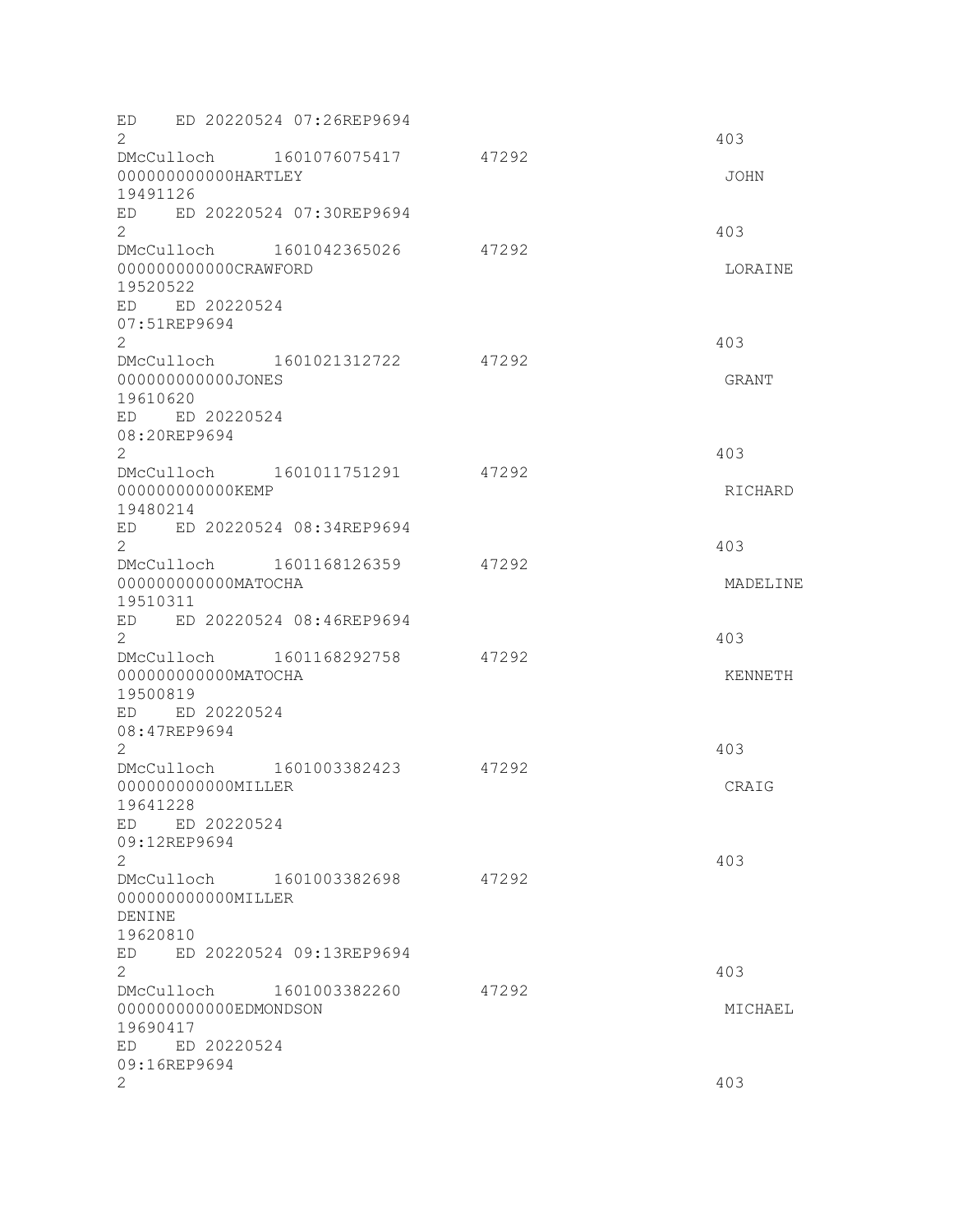| 000000000000KIRKLIN<br>19470902                                                              | DMcCulloch 1601013309392 47292 |       | JOHNNY        |
|----------------------------------------------------------------------------------------------|--------------------------------|-------|---------------|
| ED ED 20220524<br>10:40REP9694<br>$\mathbf{2}$                                               |                                |       | 403           |
| 000000000000KIRKLIN                                                                          | DMcCulloch 1602140758851 47292 |       | MILDRED       |
| 19500116<br>ED ED 20220524 10:41REP9694<br>$\overline{2}$                                    |                                |       | 403           |
| DMcCulloch 1601003412688<br>000000000000KNUTSON<br><b>BETTY</b><br>19280504                  |                                | 47292 |               |
| ED ED 20220524 10:42REP9694<br>$\overline{2}$                                                |                                |       | 403           |
| DMcCulloch 1601158072740<br>000000000000BREWER<br>19590211<br>ED ED 20220524<br>10:44REP9694 |                                | 47292 | HELEN         |
| $\mathbf{2}^{\prime}$                                                                        | DMcCulloch 1601158072294       | 47292 | 403           |
| 000000000000BREWER<br>19570815<br>ED ED 20220524<br>10:45REP9694                             |                                |       | CLAY          |
| $\mathbf{2}^{\prime}$                                                                        | DMcCulloch 1601020864551       | 47292 | 403           |
| 00000000000BROOKS<br>19680705                                                                |                                |       | LESLIE        |
| ED ED 20220524 11:30REP9694<br>$\mathbf{2}^{\prime}$                                         |                                |       | 403           |
| DMcCulloch 1601020991294<br>000000000000JONES<br>19580622                                    |                                | 47292 | CONNIE        |
| ED ED 20220524 11:41REP9694<br>$\overline{2}$                                                |                                |       | 403           |
| DMcCulloch 1601023324367<br>000000000000JONES<br>19570608<br>ED ED 20220524                  |                                | 47292 | MARK          |
| 11:42REP9694<br>$\overline{2}$                                                               |                                |       | 403           |
| DMcCulloch 1601177032172<br>00000000000BROOKS<br>19930316<br>ED ED 20220524<br>11:48REP9694  |                                | 47292 | CHARLES       |
| $\mathbf{2}$<br>DMcCulloch 1602153641728<br>000000000000WEIGAND<br>19551219                  |                                | 47292 | 403<br>CARMEL |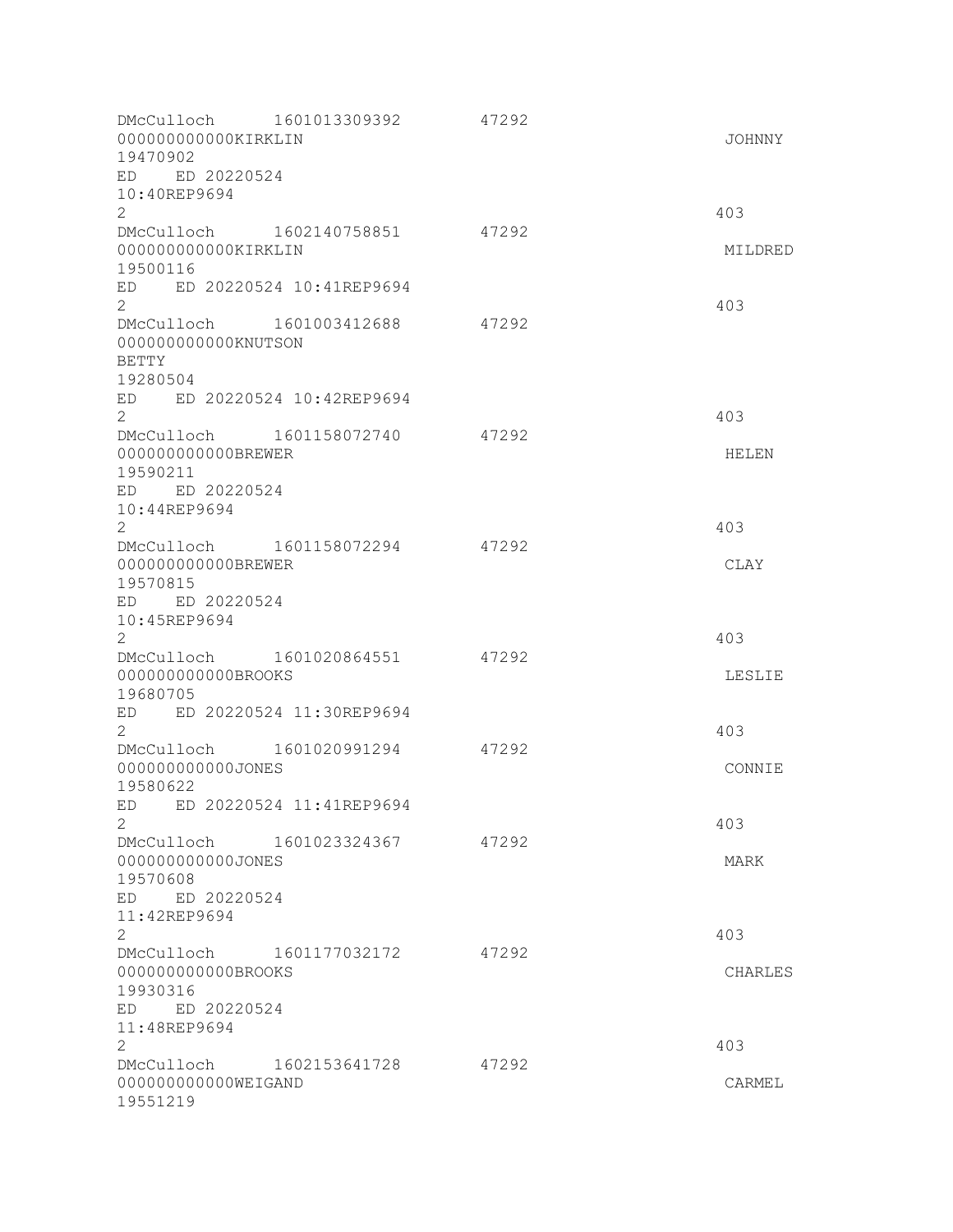| ED<br>$\overline{2}$                              | ED 20220524 12:13REP9694 |       | 403     |
|---------------------------------------------------|--------------------------|-------|---------|
| DMcCulloch 1601023050215                          |                          | 47292 |         |
| 000000000000BROOKS<br>19701205                    |                          |       | KELLY   |
| ED ED 20220524 12:20REP9694<br>$\overline{2}$     |                          |       | 403     |
| DMcCulloch 1601003382434                          |                          | 47292 |         |
| 000000000000MILLER<br>19410523                    |                          |       | GRAHAM  |
| ED ED 20220524<br>12:35REP9694                    |                          |       |         |
| $\mathbf{2}^{\prime}$<br>DMcCulloch 1601092838322 |                          | 47292 | 403     |
| 000000000000MATTHEWS<br>19591024                  |                          |       | MARY    |
| ED ED 20220524                                    |                          |       |         |
| 13:43REP9694<br>$\mathbf{2}^{\prime}$             |                          |       | 403     |
| DMcCulloch 1601092838333                          |                          | 47292 |         |
| 000000000000MATTHEWS<br>19530208                  |                          |       | CHARLES |
| ED ED 20220524 13:44REP9694<br>2                  |                          |       | 403     |
| DMcCulloch 1601141358149                          |                          | 47292 |         |
| 00000000000PENN<br>19751201                       |                          |       | THOMAS  |
| ED                                                | ED 20220524 13:51REP9694 |       |         |
| 2                                                 |                          |       | 403     |
| DMcCulloch 1601003382468                          |                          | 47292 |         |
| 00000000000PENN<br>19470813                       |                          |       | JANE    |
| ED ED 20220524                                    |                          |       |         |
| 14:03REP9694                                      |                          |       |         |
| 2                                                 |                          |       | 403     |
| DMcCulloch 1601056270463<br>000000000000HODGES    |                          | 47292 | SHERRY  |
| 19450720                                          |                          |       |         |
| ED ED 20220524                                    |                          |       |         |
| 14:04REP9694                                      |                          |       |         |
| 2<br>DMcCulloch 1601003373884                     |                          | 47292 | 403     |
| 000000000000TETENS                                |                          |       | LEROY   |
| 19480603                                          |                          |       |         |
| ED<br>$\overline{2}$                              | ED 20220524 14:04REP9694 |       |         |
| DMcCulloch 1601003382680                          |                          | 47292 | 403     |
| 000000000000CHESNEY                               |                          |       | CLYDE   |
| 19320926                                          |                          |       |         |
| ED<br>2                                           | ED 20220524 15:06REP9694 |       | 403     |
| DMcCulloch 1601012030038                          |                          | 47292 |         |
| 000000000000CAMPBELL<br>19461003                  |                          |       | PAULA   |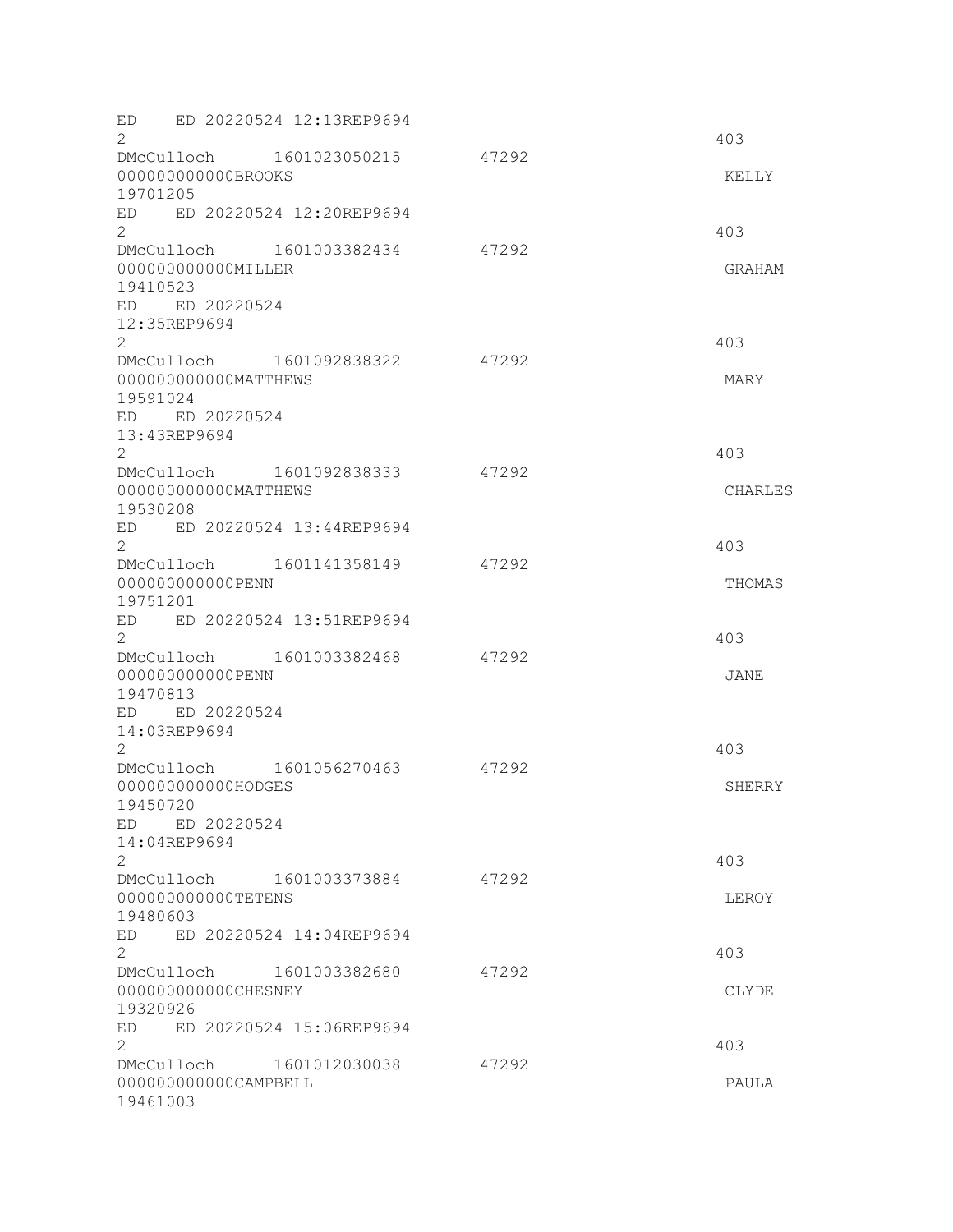| ED ED 20220524<br>15:24REP9694                                         |       |         |
|------------------------------------------------------------------------|-------|---------|
| 2                                                                      |       | 403     |
| DMcCulloch 1601010892561<br>000000000000CAMPBELL<br>19470905           | 47292 | EDWIN   |
| ED ED 20220524 15:25REP9694<br>$\overline{2}$                          |       | 403     |
| DMcCulloch 1602119850003<br>000000000000MCKINNEY<br>ARNOLD<br>19770417 | 47292 |         |
| ED ED 20220524 16:00REP9694<br>$\overline{2}$                          |       | 403     |
| DMcCulloch 1601029580951<br>000000000000HARBIN<br>19590721             | 47292 | TONYA   |
| ED ED 20220524<br>16:05REP9694<br>2                                    |       | 403     |
| DMcCulloch 1601003382273                                               | 47292 |         |
| 000000000000EDMONDSON<br>19700307<br>ED ED 20220524                    |       | MONICA  |
| 16:19REP9694<br>$\overline{2}$                                         |       | 403     |
| DMcCulloch 1602163919451<br>000000000000EDMONDSON<br>19990409          | 47292 | MELIA   |
| ED ED 20220524 16:20REP9694<br>2                                       |       | 403     |
| DMcCulloch 1601003382729<br>000000000000JONES<br>19660108              | 47292 | WENDY   |
| ED ED 20220524 16:22REP9694<br>2                                       |       | 403     |
| DMcCulloch 1601003382176<br>000000000000FINN<br>19720425               | 47292 | CHRISTY |
| ED ED 20220524<br>16:51REP9694<br>$\overline{2}$                       |       | 403     |
| DMcCulloch 1601156286858                                               | 47292 |         |
| 00000000000DEMPSEY<br>19541113<br>ED ED 20220524                       |       | LESLIE  |
| 16:52REP9694<br>2                                                      |       | 403     |
| DMcCulloch 1601217368492<br>000000000000STUART<br>19921115             | 47292 | TREVOR  |
| ED 20220524 17:17REP9694<br>ED.<br>2                                   |       | 403     |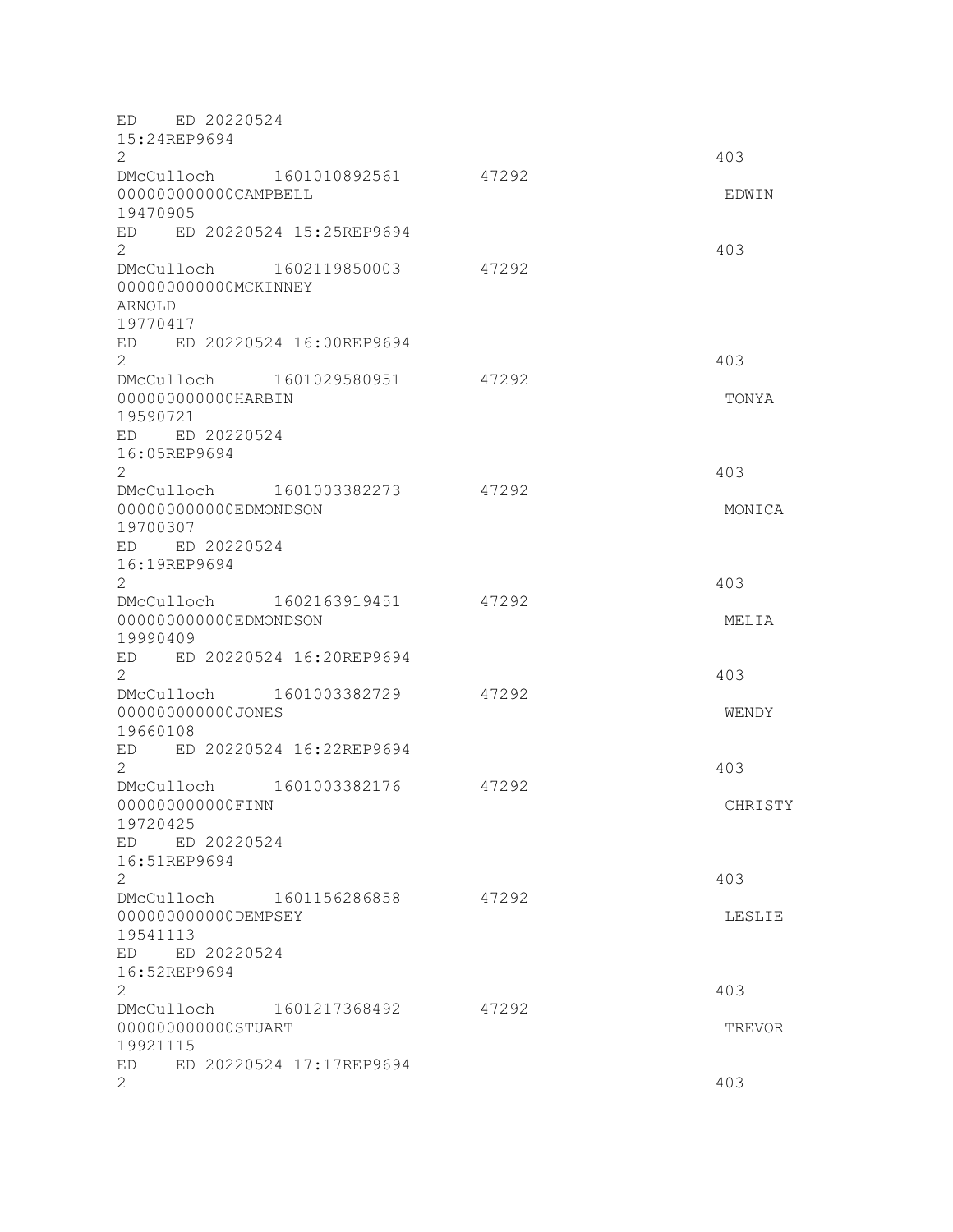| 000000000000FINN<br>19450504                                               | DMcCulloch 1601003382182 | 47292 | WILLIAM      |
|----------------------------------------------------------------------------|--------------------------|-------|--------------|
| ED ED 20220524 18:11REP9694<br>$\overline{2}$                              |                          |       | 403          |
| DMcCulloch 1601003382738<br>000000000000JONES<br>19600913                  |                          | 47292 | WILLIAM      |
| ED ED 20220524<br>18:27REP9694<br>$\overline{2}$                           |                          |       | 403          |
| DMcCulloch 1601185868536<br>000000000000STUART<br>19851229                 |                          | 47292 | TANNER       |
| ED ED 20220524<br>18:40REP9694<br>$\overline{2}$                           |                          |       | 403          |
| DMcCulloch 1601003381428<br>000000000000ALLSUP<br>19701111                 |                          | 47292 | ROBERT       |
| ED ED 20220524 07:02REP9693<br>$\overline{2}$                              |                          |       | 402          |
| DMcCulloch 1601027439427<br>000000000000JONES<br>19641123                  |                          | 47292 | PAMELA       |
| ED ED 20220524 07:10REP9693<br>$\overline{2}$                              |                          |       | 402          |
| DMcCulloch 1601043055499<br>00000000000SMITH<br>19570403<br>ED ED 20220524 |                          | 47292 | RANDY        |
| 07:12REP9693<br>$\overline{2}$                                             |                          |       | 402          |
| DMcCulloch 1601003394643<br>00000000000BEAM<br>19550501                    |                          | 47292 | <b>RUFUS</b> |
| ED ED 20220524<br>07:20REP9693<br>2                                        |                          |       | 402          |
| DMcCulloch 1601003394636<br>000000000000BEAM<br>19500620                   |                          | 47292 | LINDA        |
| ED<br>$\overline{2}$                                                       | ED 20220524 07:21REP9693 |       | 402          |
| DMcCulloch 1601003395004<br>00000000000GOSSETT<br>19700215                 |                          | 47292 | CLAYLENE     |
| ED<br>$\overline{2}$<br>DMcCulloch 1601004344668                           | ED 20220524 07:29REP9693 | 47292 | 402          |
| 000000000000MITCHELL<br>19750111<br>ED ED 20220524                         |                          |       | JENNIFER     |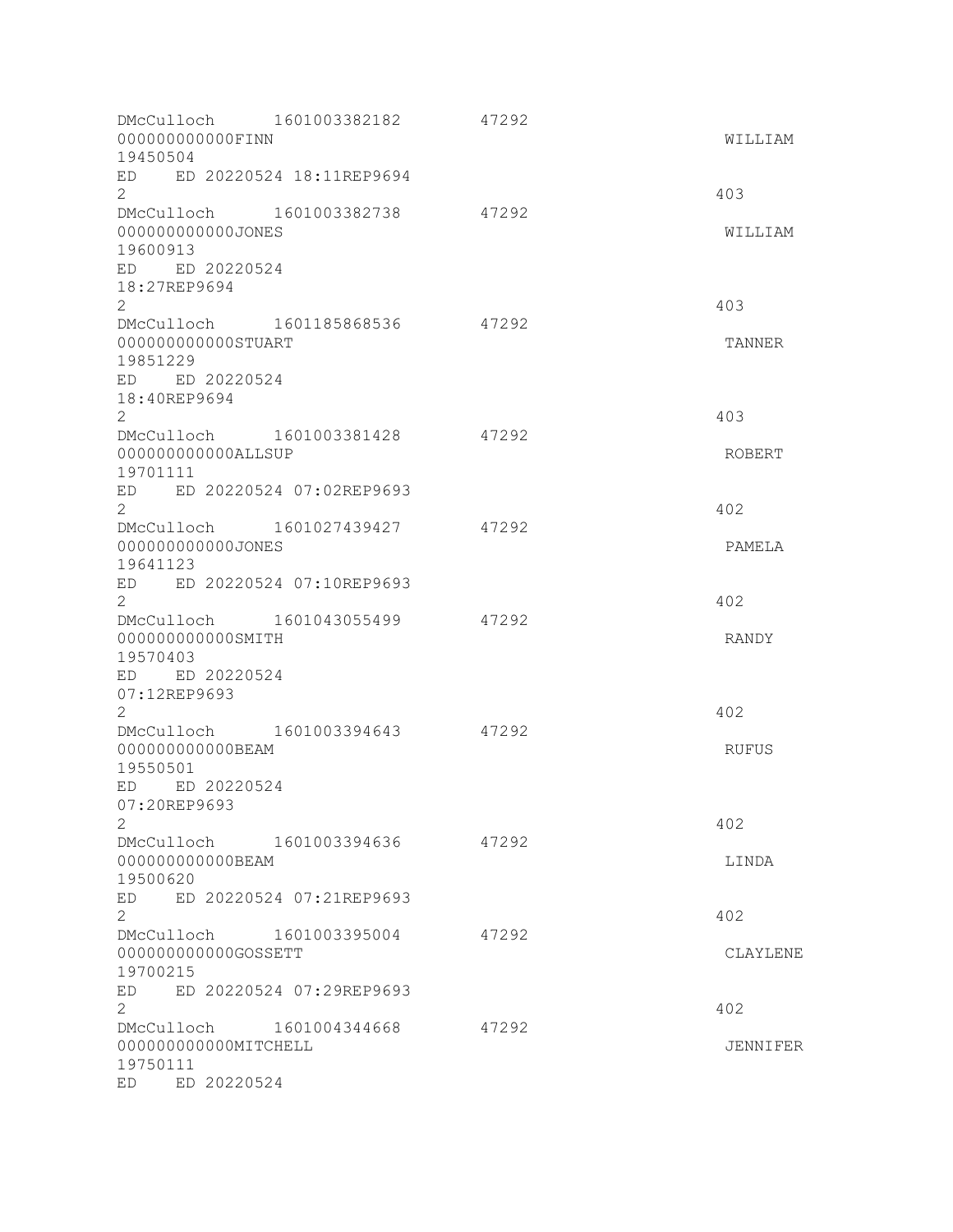| 07:39REP9693<br>$\mathbf{2}$                      |       | 402     |
|---------------------------------------------------|-------|---------|
| DMcCulloch 1602144001118 47292                    |       |         |
| 00000000000FOLSE<br>19540106                      |       | LISA    |
| ED ED 20220524                                    |       |         |
| 07:49REP9693<br>$\overline{2}$                    |       | 402     |
| DMcCulloch 1602144001173 47292                    |       |         |
| 000000000000FOLSE<br>PAUL                         |       |         |
| 19450201                                          |       |         |
| ED ED 20220524 07:50REP9693<br>$\overline{2}$     |       | 402     |
| DMcCulloch 1601003183532                          | 47292 |         |
| 000000000000NEWSOM<br>19640817                    |       | DANNY   |
| ED ED 20220524                                    |       |         |
| 07:53REP9693<br>$\overline{2}$                    |       | 402     |
| DMcCulloch 1601003378704                          | 47292 |         |
| 000000000000JORDAN<br>19630211                    |       | MICHAEL |
| ED ED 20220524                                    |       |         |
| 08:10REP9693<br>$\overline{2}$                    |       | 402     |
| DMcCulloch 1601017594096                          | 47292 |         |
| 000000000000HOWELL<br>19760420                    |       | AMANDA  |
| ED ED 20220524 08:23REP9693                       |       |         |
| $\overline{2}$                                    |       | 402     |
| DMcCulloch 1601018887464<br>000000000000HOWELL    | 47292 |         |
| TOMMY                                             |       |         |
| 19730511<br>ED ED 20220524 08:24REP9693           |       |         |
| $\overline{2}$                                    |       | 402     |
| 1601021156816<br>DMcCulloch<br>000000000000HANSON | 47292 | CHARLES |
| 19411203                                          |       |         |
| ED ED 20220524<br>08:38REP9693                    |       |         |
| $\overline{2}$                                    |       | 402     |
| DMcCulloch 1601001000981<br>000000000000JOHNSON   | 47292 | JUDY    |
| 19550221                                          |       |         |
| ED ED 20220524<br>09:37REP9693                    |       |         |
| $\overline{2}$                                    |       | 402     |
| DMcCulloch 1601001000999                          | 47292 |         |
| 000000000000JOHNSON<br>19530616                   |       | MORRIS  |
| ED 20220524 09:38REP9693<br>ED                    |       |         |
| 2                                                 |       | 402     |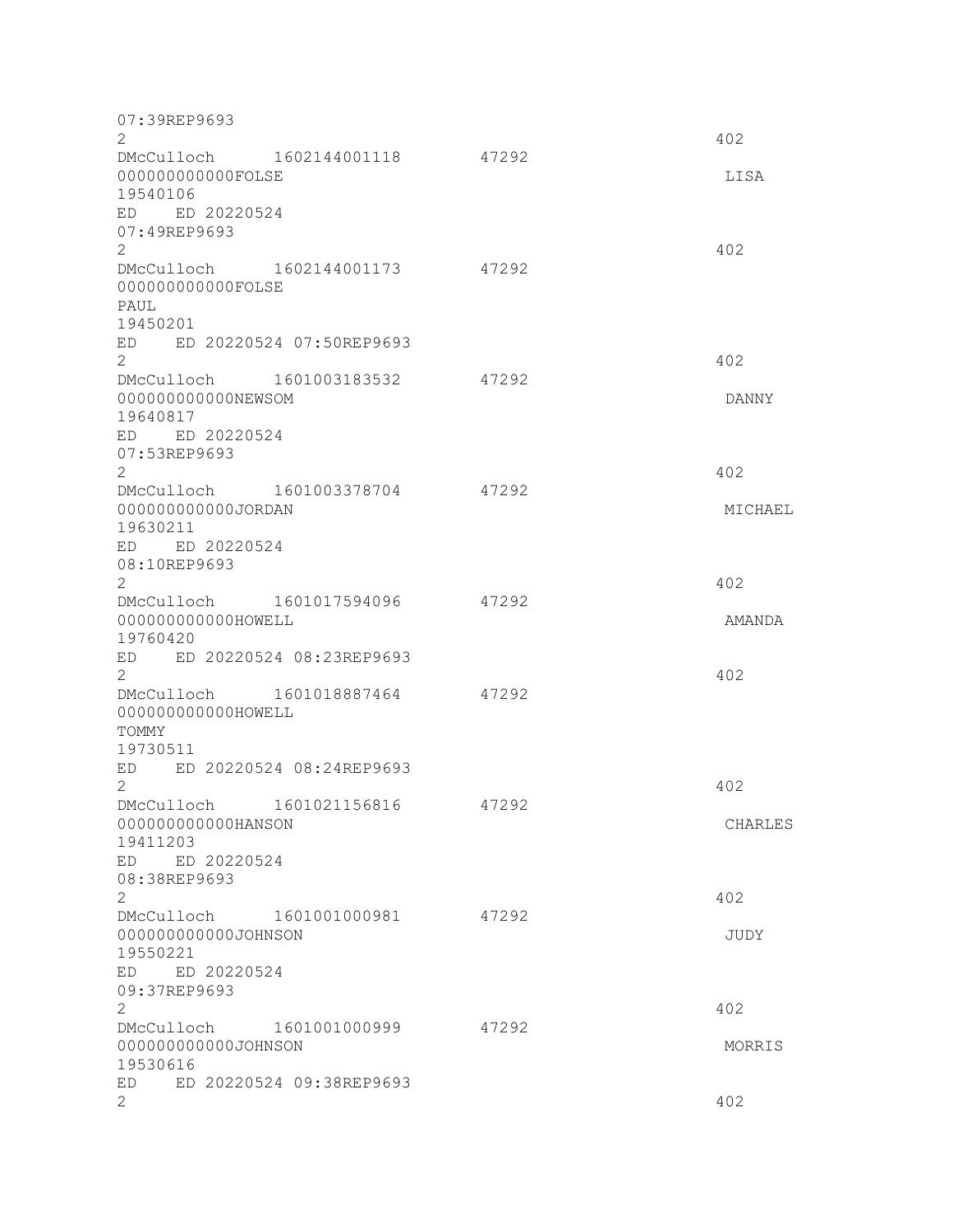| DMcCulloch 1601003395117<br>000000000000HANSON<br>19530110                                |               | 47292 | JANABETH  |
|-------------------------------------------------------------------------------------------|---------------|-------|-----------|
| ED ED 20220524 09:39REP9693<br>$\overline{2}$                                             |               |       | 402       |
| DMcCulloch 1601003396100<br>00000000000BARR<br>19410827<br>ED ED 20220524                 |               | 47292 | GLORIA    |
| 09:41REP9693<br>$\overline{2}$                                                            |               |       | 402       |
| DMcCulloch 1601003396088<br>00000000000BARR<br>19410720<br>ED ED 20220524<br>09:42REP9693 |               | 47292 | KENNETH   |
| $\overline{2}$                                                                            |               |       | 402       |
| DMcCulloch 1601003395366<br>000000000000LUTTRELL<br>19340129                              |               | 47292 | VIOLA     |
| ED ED 20220524 09:53REP9693<br>$\overline{2}$                                             |               |       | 402       |
| DMcCulloch 1601022679241<br>000000000000NEWSOM<br>19611218                                |               | 47292 | LINDA     |
| ED ED 20220524 09:54REP9693<br>$\overline{2}$                                             |               |       | 402       |
| DMcCulloch<br>000000000000BOLTON<br>19401117                                              | 1601003394689 | 47292 | ALVIN     |
| ED ED 20220524<br>10:16REP9693<br>$\mathbf{2}^{\prime}$                                   |               |       | 402       |
| DMcCulloch 1602139126715 47292<br>000000000000MYERS<br>19990814                           |               |       | SABASTIAN |
| ED ED 20220524<br>10:28REP9693<br>$\mathbf{2}$                                            |               |       | 402       |
| DMcCulloch 1601195157570<br>00000000000JONES<br>19681101                                  | 47292         |       | STEVE     |
| ED 20220524 10:47REP9693<br>ED<br>$\overline{2}$                                          |               |       | 402       |
| DMcCulloch 1601081327394<br>00000000000CATE<br>19500117                                   |               | 47292 | DRENNA    |
| ED 20220524 10:48REP9693<br>ED<br>$\mathbf{2}$                                            |               |       | 402       |
| DMcCulloch 1601003375067<br>000000000000LOHN<br>19620922<br>ED 20220524<br>ED             |               | 47292 | JACQUELYN |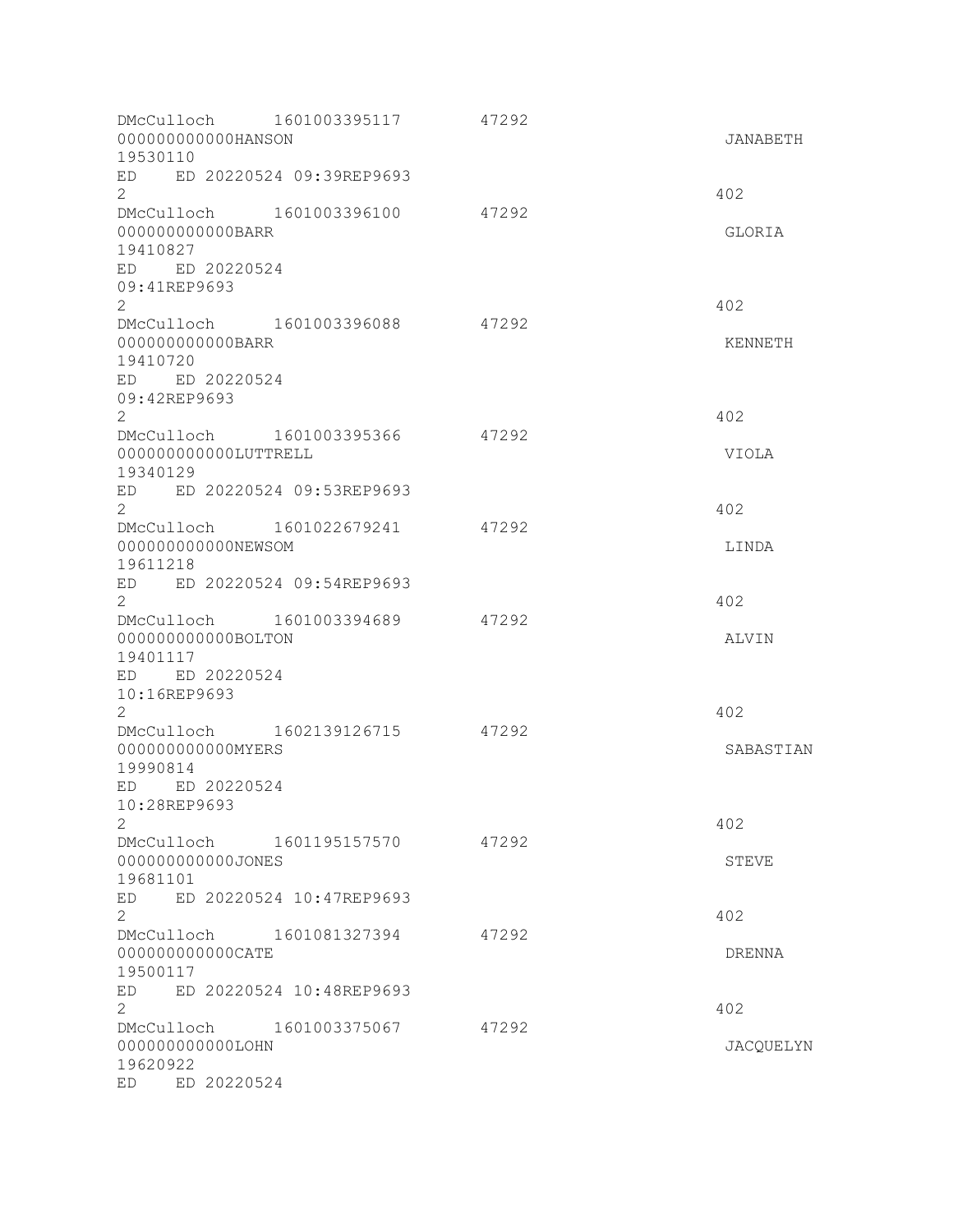| 10:53REP9693<br>$\overline{2}$<br>DMcCulloch 1601003388031<br>000000000000WOLFE<br>19721228<br>ED ED 20220524<br>10:59REP9693 | 47292 | 402<br>KENNETH      |
|-------------------------------------------------------------------------------------------------------------------------------|-------|---------------------|
| $\overline{2}$<br>1601009614345<br>DMcCulloch<br>000000000000ECKERT<br>19800713<br>ED 20220524 11:10REP9693<br>ED             | 47292 | 402<br>CHAD         |
| $\mathbf{2}^{\prime}$<br>DMcCulloch 1601013075243<br>000000000000BLANKENSHIP<br>19460825<br>ED ED 20220524 11:14REP9693       | 47292 | 402<br>MICHAEL      |
| $\mathbf{2}^{\prime}$<br>DMcCulloch 1602002833506<br>000000000000RICHARDSON<br>19500915<br>ED ED 20220524<br>11:20REP9693     | 47292 | 402<br>RANDAL       |
| $\mathbf{2}^{\prime}$<br>DMcCulloch 1602162613777<br>000000000000BRADLE<br>19640706<br>ED ED 20220524<br>11:25REP9693         | 47292 | 402<br>MICHAEL      |
| $\overline{2}$<br>DMcCulloch 1602162613765<br>000000000000BRADLE<br>JULIE<br>19710528<br>ED 20220524 11:26REP9693<br>ED       | 47292 | 402                 |
| 2<br>DMcCulloch 1602167460195<br>00000000000BRADLE<br>20020715<br>ED ED 20220524                                              | 47292 | 402<br><b>ETHAN</b> |
| 11:27REP9693<br>$\mathbf{2}$<br>DMcCulloch 1601007494171<br>00000000000ECKERT<br>19820923<br>ED ED 20220524                   | 47292 | 402<br>STEPHANIE    |
| 12:10REP9693<br>$\mathbf{2}^{\prime}$<br>DMcCulloch 1601003395516<br>000000000000QUICK<br>19340520                            | 47292 | 402<br>GLEE         |
| ED ED 20220524 12:15REP9693<br>2                                                                                              |       | 402                 |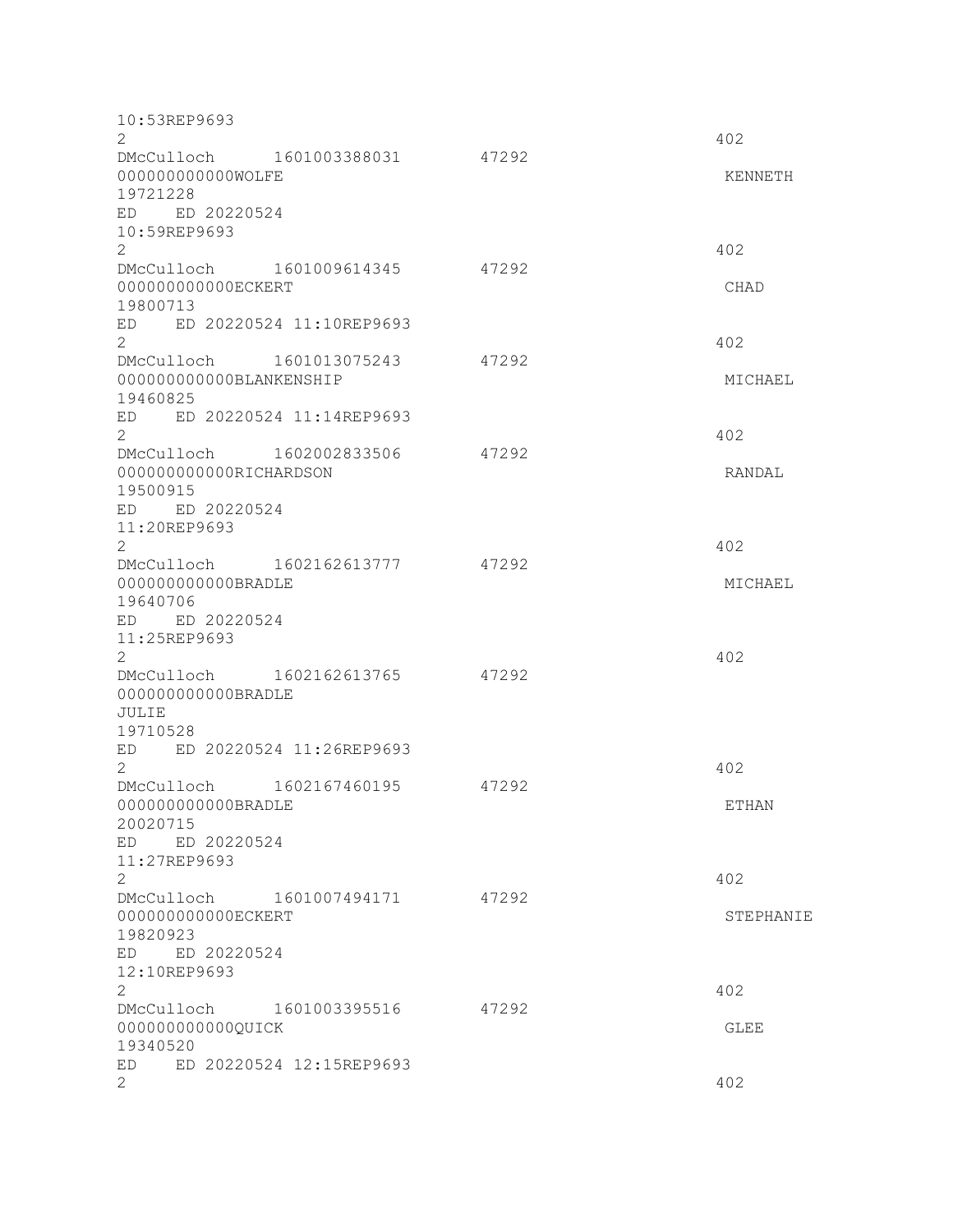| DMcCulloch 1601003366991<br>000000000000NORVELL<br>19670630                  | 47292 | CHERYL    |
|------------------------------------------------------------------------------|-------|-----------|
| ED ED 20220524 12:46REP9693<br>$\overline{2}$                                |       | 402       |
| DMcCulloch 1601003376121<br>000000000000BENNETT<br>19700908                  | 47292 | STEVEN    |
| ED ED 20220524<br>12:57REP9693<br>$\overline{2}$                             |       | 402       |
| DMcCulloch 1602126620132<br>000000000000WHITE<br>19480715                    | 47292 | LUVERNA   |
| ED ED 20220524<br>13:12REP9693<br>$\overline{2}$                             |       | 402       |
| DMcCulloch 1601021238487<br>000000000000RAGSDALE<br>19511106                 | 47292 | GWENDOLYN |
| ED ED 20220524 13:14REP9693<br>$\overline{2}$                                |       | 402       |
| DMcCulloch 1601003395949<br>000000000000BOLTON<br>19520307                   | 47292 | PHYLLIS   |
| ED ED 20220524 13:23REP9693<br>$\overline{2}$                                |       | 402       |
| DMcCulloch 1601021890129<br>000000000000RAGSDALE<br>19500906                 | 47292 | JACK      |
| ED ED 20220524<br>13:25REP9693<br>$\overline{2}$                             |       | 402       |
| DMcCulloch 1601148101773<br>000000000000SMITH<br>19440814                    | 47292 | LARRY     |
| ED ED 20220524<br>13:30REP9693<br>2                                          |       | 402       |
| DMcCulloch 1601003412635<br>000000000000DRAYCOTT<br>19360205                 | 47292 | MARGARET  |
| ED 20220524 13:36REP9693<br>ED<br>$\overline{2}$                             |       | 402       |
| DMcCulloch 1602155599222<br>00000000000FAGG<br>19400104                      | 47292 | FRANK     |
| ED 20220524 13:37REP9693<br>ED<br>$\overline{2}$<br>DMcCulloch 1601003396279 | 47292 | 402       |
| 000000000000MORRIS<br>19470810<br>ED ED 20220524                             |       | RAYMOND   |
|                                                                              |       |           |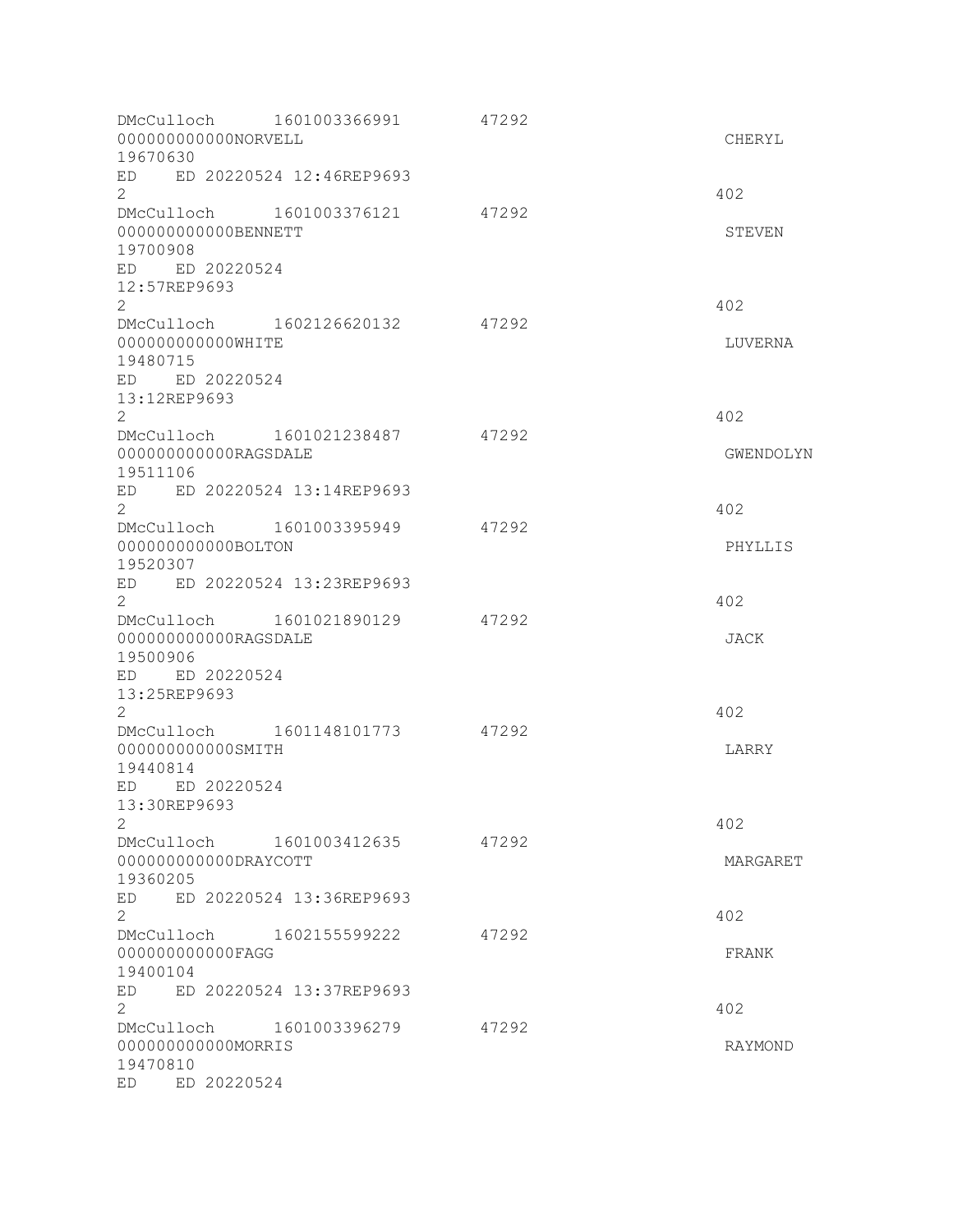| 13:45REP9693<br>$\overline{2}$                          |       | 402      |
|---------------------------------------------------------|-------|----------|
| DMcCulloch 1602127157372 47292                          |       |          |
| 000000000000HALL<br>19501202                            |       | WILLIAM  |
| ED ED 20220524                                          |       |          |
| 13:50REP9693<br>$\mathbf{2}^{\prime}$                   |       | 402      |
| DMcCulloch 1601003394945                                | 47292 |          |
| 000000000000ECKERT<br>19540721                          |       | DAVID    |
| ED 20220524 13:53REP9693<br>ED<br>$\mathbf{2}^{\prime}$ |       | 402      |
| DMcCulloch 1601018719494                                | 47292 |          |
| 000000000000ALLSUP<br>19740404                          |       | AMANDA   |
| ED ED 20220524 13:57REP9693<br>$\overline{2}$           |       |          |
| DMcCulloch 1602141378332                                | 47292 | 402      |
| 000000000000MARTINEZ<br>19390619                        |       | JOHN     |
| ED ED 20220524                                          |       |          |
| 14:03REP9693<br>$\overline{2}$                          |       | 402      |
| DMcCulloch 1602141378281                                | 47292 |          |
| 000000000000JOHNSON<br>19411010                         |       | LEITH    |
| ED ED 20220524<br>14:04REP9693                          |       |          |
| $\overline{2}$                                          |       | 402      |
| DMcCulloch 1602185507517<br>000000000000WILKINS         | 47292 | JOHNNY   |
| 19570113                                                |       |          |
| ED ED 20220524 14:27REP9693<br>$\mathbf{2}^{\prime}$    |       | 402      |
| DMcCulloch 1601011521472<br>000000000000THURMON         | 47292 |          |
| 19761104                                                |       | SANDRA   |
| ED 20220524 14:37REP9693<br>ED.<br>$\overline{2}$       |       | 402      |
| DMcCulloch 1601003366388                                | 47292 |          |
| 000000000000COOPER<br>19440203                          |       | PREASLEY |
| ED ED 20220524                                          |       |          |
| 14:41REP9693<br>$\overline{2}$                          |       | 402      |
| DMcCulloch 1601001781858<br>000000000000WELLS           | 47292 | DENNIS   |
| 19450626                                                |       |          |
| ED 20220524 14:42REP9693<br>ED<br>$\overline{2}$        |       | 402      |
| DMcCulloch 1601003372958                                | 47292 |          |
| 000000000000NOWLIN<br><b>JOAN</b>                       |       |          |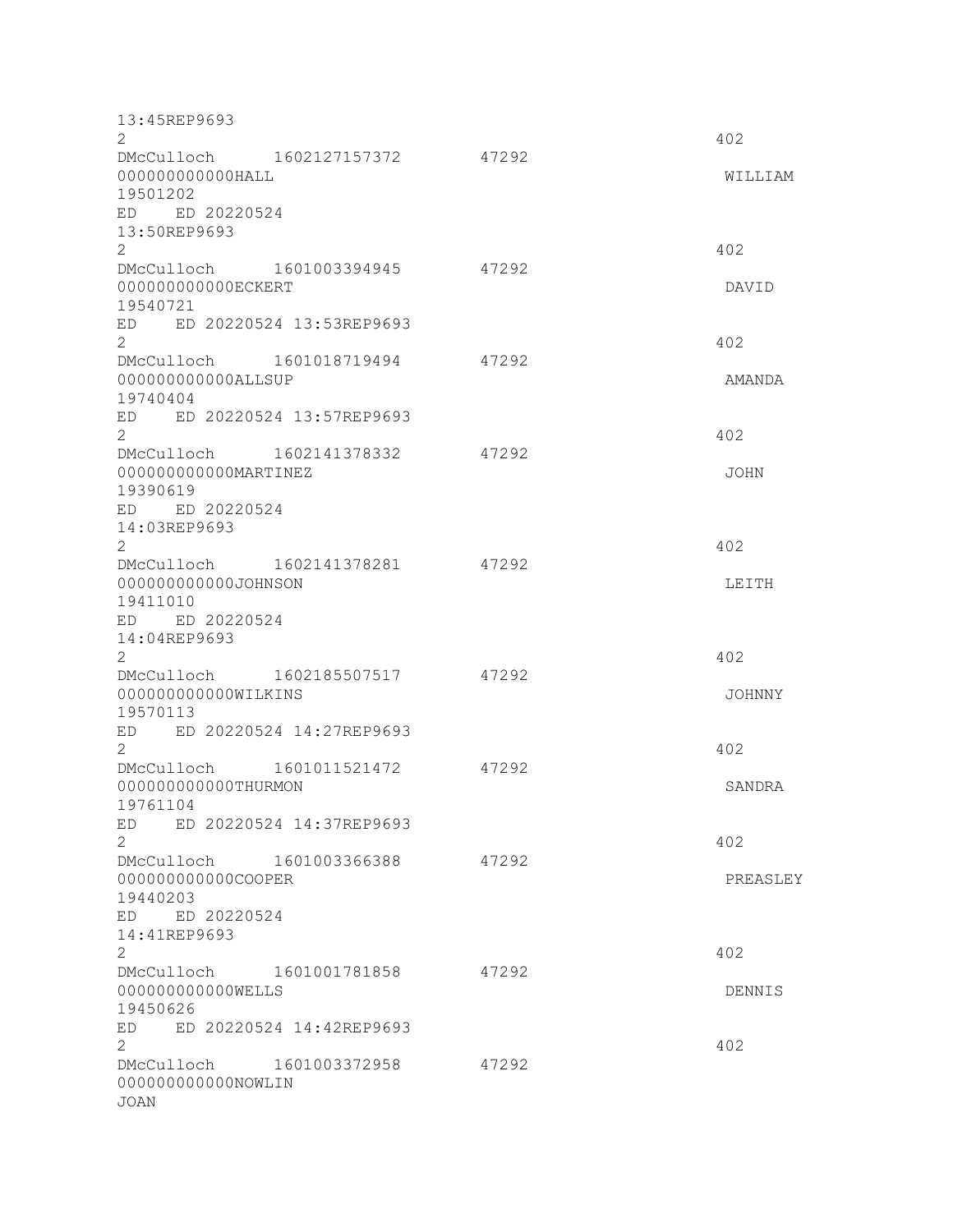| 19450731                                                                      |                          |       |          |
|-------------------------------------------------------------------------------|--------------------------|-------|----------|
| ED<br>$\mathbf{2}^{\prime}$                                                   | ED 20220524 15:12REP9693 |       | 402      |
| DMcCulloch 1601003395500<br>000000000000NOWLIN<br>19430426                    |                          | 47292 | RONALD   |
| ED ED 20220524<br>15:13REP9693<br>2                                           |                          |       | 402      |
| DMcCulloch 1601003395456<br>000000000000MOSELEY<br>19550316<br>ED ED 20220524 |                          | 47292 | ARTHUR   |
| 15:16REP9693<br>2<br>DMcCulloch 1601129722842                                 |                          | 47292 | 402      |
| 000000000000FUENTES<br>19560320                                               |                          |       | LYDIA    |
| ED<br>$\overline{2}$                                                          | ED 20220524 15:39REP9693 |       | 402      |
| DMcCulloch 1601003395460<br>000000000000MOSELEY<br>19530404                   |                          | 47292 | VIRGINIA |
| ED ED 20220524 15:42REP9693<br>$\overline{2}$<br>DMcCulloch 1602125924260     |                          | 47292 | 402      |
| 000000000000GREENROCK<br>19600805<br>ED ED 20220524                           |                          |       | HARMON   |
| 15:53REP9693<br>2<br>DMcCulloch 1601139130569                                 |                          | 47292 | 402      |
| 000000000000FIELDS<br>19880801<br>ED ED 20220524                              |                          |       | JAMIE    |
| 16:52REP9693<br>2                                                             |                          |       | 402      |
| DMcCulloch<br>000000000000GOSSETT<br>19680811                                 | 1601003395015            | 47292 | GARY     |
| ED<br>$\overline{2}$<br>DMcCulloch 1601015596863                              | ED 20220524 16:55REP9693 | 47292 | 402      |
| 00000000000EVANS<br>19590423                                                  |                          |       | JOHNA    |
| ED<br>$\mathbf{2}$<br>DMcCulloch 1601007204835                                | ED 20220524 16:58REP9693 | 47292 | 402      |
| 00000000000EVANS<br>19521228<br>ED ED 20220524                                |                          |       | FRANKIE  |
| 17:00REP9693<br>2                                                             |                          |       | 402      |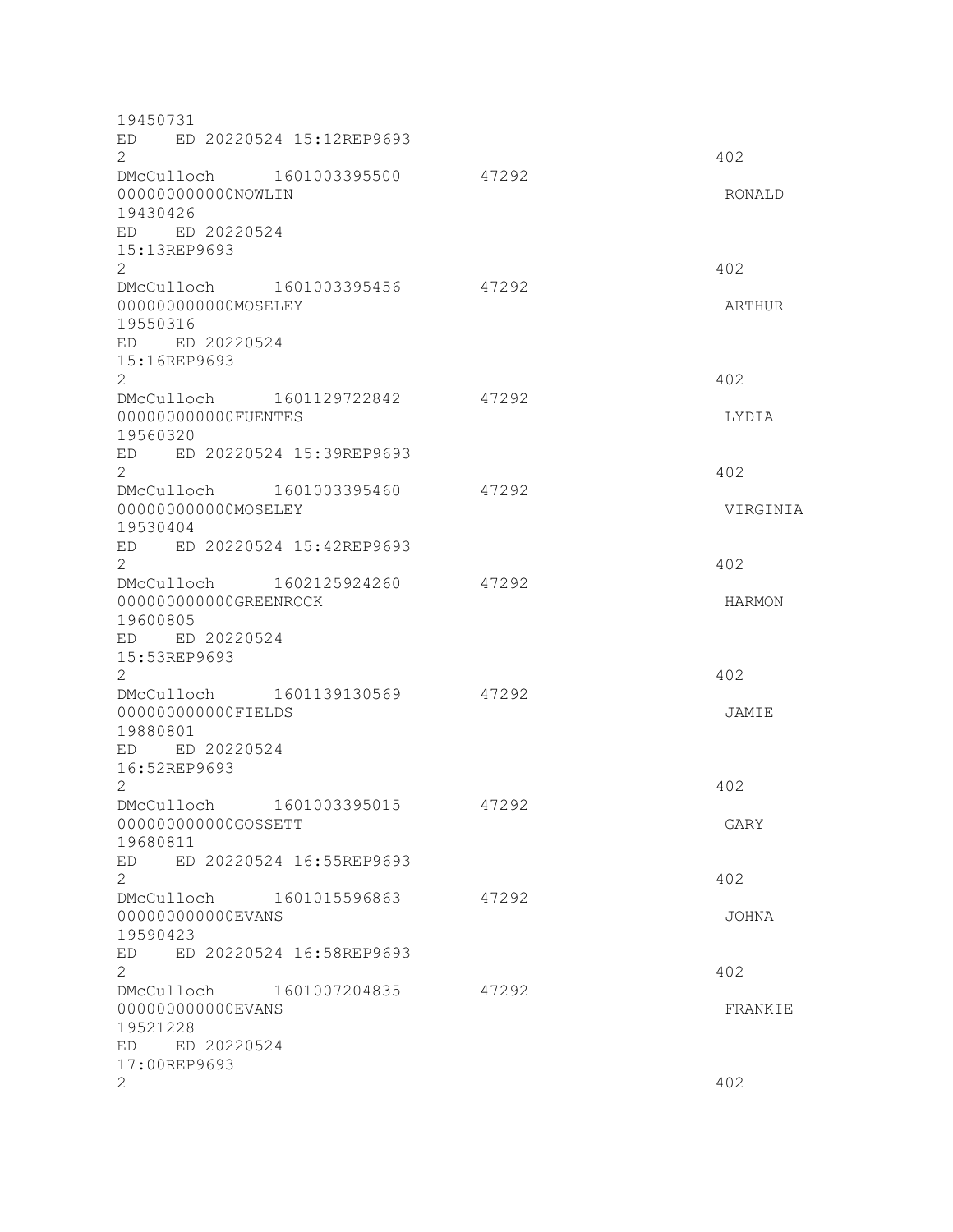| DMcCulloch 1601141320393<br>000000000000YOUNG<br>19620325<br>ED ED 20220524                    |                          | 47292 | LOYE           |
|------------------------------------------------------------------------------------------------|--------------------------|-------|----------------|
| 17:13REP9693<br>$\mathbf{2}$                                                                   |                          |       | 402            |
| DMcCulloch 1601069995021<br>000000000000YOUNG<br>19641120                                      |                          | 47292 | SUE            |
| ED ED 20220524 17:14REP9693<br>$\overline{2}$                                                  |                          |       | 402            |
| DMcCulloch<br>000000000000SKALAK<br>19510317<br>ED ED 20220524 17:19REP9693                    | 1601003395724            | 47292 | KATHY          |
| $\mathbf{2}^{\prime}$<br>DMcCulloch 1601003378696                                              |                          | 47292 | 402            |
| 000000000000JORDAN<br>19620302<br>ED ED 20220524                                               |                          |       | DONNA          |
| 17:24REP9693<br>$\mathbf{2}^{\prime}$<br>DMcCulloch 1601152702405<br>000000000000GENDUSA       |                          | 47292 | 402<br>MARILYN |
| 19480501<br>ED ED 20220524<br>17:36REP9693<br>2                                                |                          |       | 402            |
| DMcCulloch 1601152702335<br>000000000000GENDUSA<br>19580926                                    |                          | 47292 | FRANK          |
| ED ED 20220524 17:37REP9693<br>2                                                               |                          |       | 402            |
| DMcCulloch 1601205323914<br>000000000000IVEY<br>19610717                                       |                          | 47292 | KIMMIE         |
| ED<br>$\mathbf{2}$                                                                             | ED 20220524 17:56REP9693 |       | 402            |
| DMcCulloch 1601013031612<br>000000000000MCKENZIE<br>19641123<br>ED ED 20220524<br>17:57REP9693 |                          | 47292 | NELSON         |
| 2                                                                                              | DMcCulloch 1601027067085 | 47292 | 402            |
| 000000000000GONZALES<br>19830304<br>ED ED 20220524<br>17:58REP9693                             |                          |       | BELINDA        |
| 2<br>DMcCulloch 1601003395661<br>000000000000SHACKELFORD<br>JOANNA<br>19670722                 |                          | 47292 | 402            |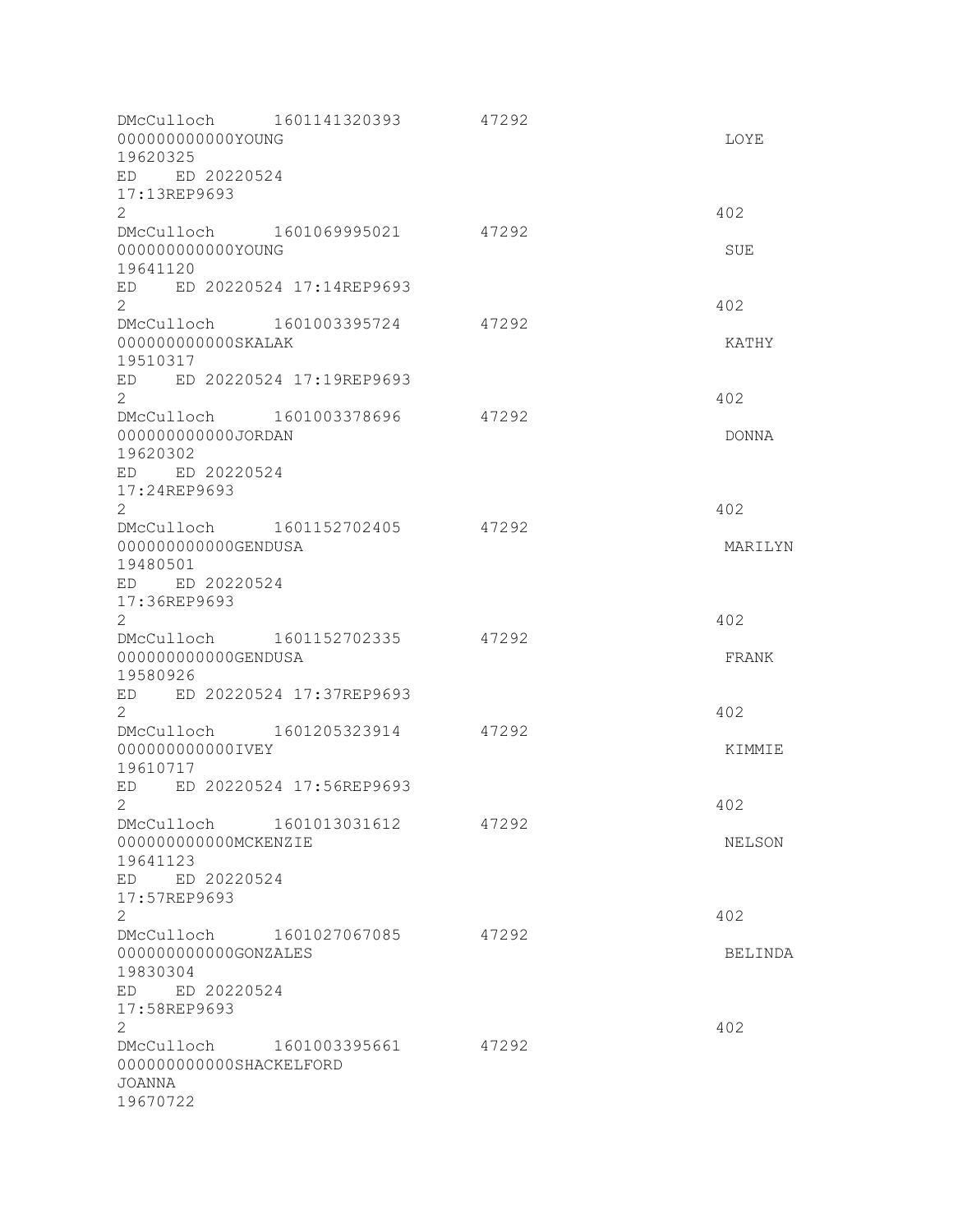| ED ED 20220524 18:13REP9693<br>2<br>DMcCulloch 1601021037247 47292<br>000000000000HOBBS<br>19780109<br>ED ED 20220524<br>18:36REP9693 |       | 402<br>KIMBRA   |
|---------------------------------------------------------------------------------------------------------------------------------------|-------|-----------------|
| $\mathbf{2}^{\prime}$<br>DMcCulloch 1601069187032<br>000000000000MEDRANO<br>19560704<br>ED ED 20220524<br>07:25REP9692                | 47292 | 402<br>LINDA    |
| $\overline{2}$<br>DMcCulloch 1601003385719<br>000000000000HURO<br>19450713<br>ED ED 20220524 07:38REP9692                             | 47292 | 201<br>JUANITA  |
| $\overline{2}$<br>DMcCulloch 1601003366031<br>00000000000RODDIE<br><b>BILLIE</b><br>19471022<br>ED ED 20220524 09:19REP9692           | 47292 | 201             |
| $\overline{2}$<br>DMcCulloch 1602138835843<br>000000000000ALEXANDER<br>19870630<br>ED ED 20220524<br>11:18REP9692                     | 47292 | 201<br>JANUS    |
| 2<br>DMcCulloch 1601003380882<br>000000000000TEAGUE<br>19511208<br>ED ED 20220524<br>11:26REP9692                                     | 47292 | 201<br>PEGGY    |
| $\overline{2}$<br>1601129829698<br>DMcCulloch<br>000000000000HURO<br>19430928<br>ED 20220524 11:48REP9692<br>ED                       | 47292 | 201<br>JOE      |
| $\mathbf{2}$<br>DMcCulloch 1601014311971<br>000000000000HOGAN<br>19530404<br>ED 20220524 12:11REP9692<br>ED                           | 47292 | 201<br>PATRICIA |
| $\overline{2}$<br>DMcCulloch 1601014311475<br>000000000000HOGAN<br>19550301<br>ED ED 20220524                                         | 47292 | 201<br>GREGORY  |
| 12:12REP9692<br>2                                                                                                                     |       | 201             |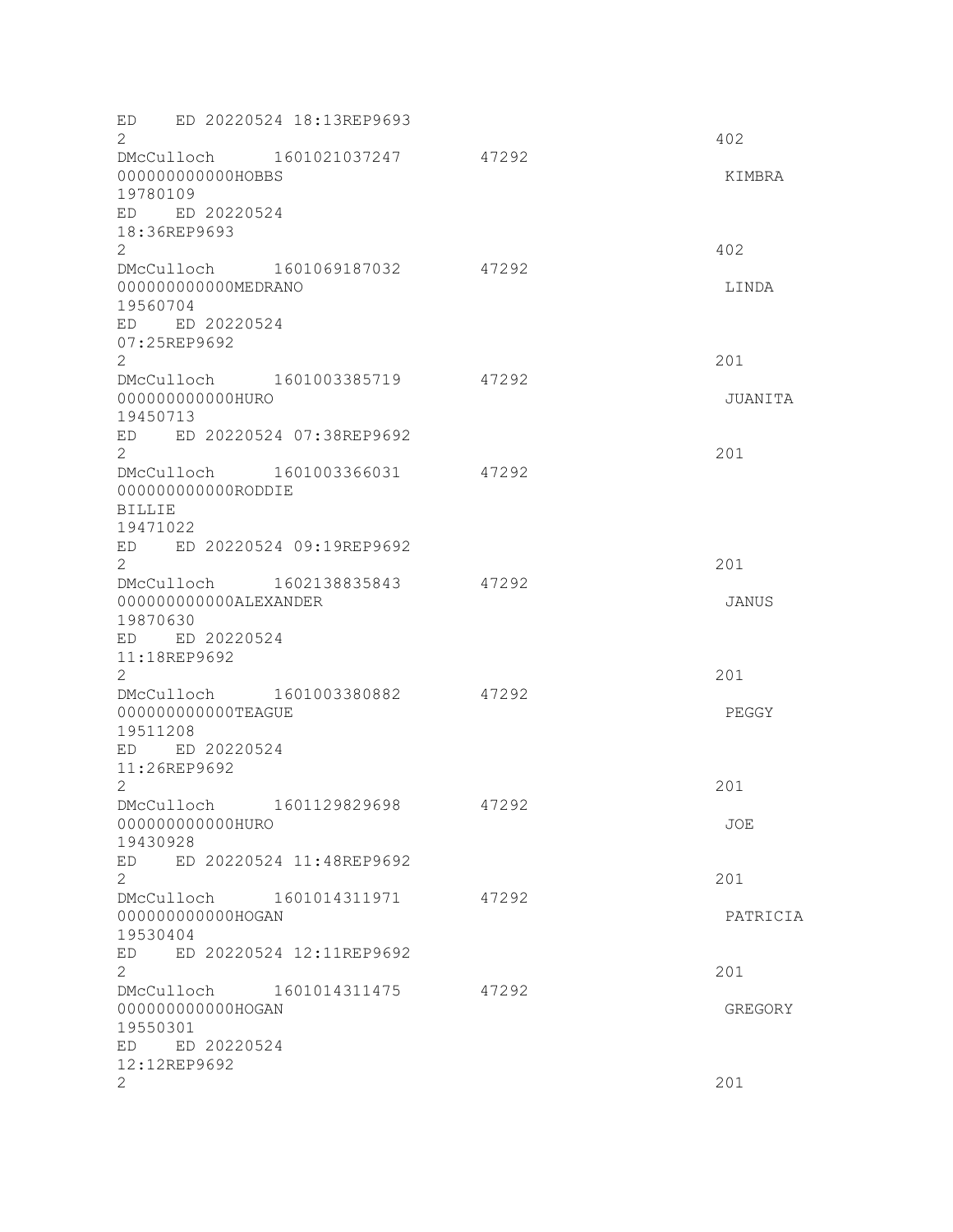| 00000000000GROVES<br>19460821<br>ED ED 20220524                  | DMcCulloch 1601041181732     | 47292 | ANTHONY         |
|------------------------------------------------------------------|------------------------------|-------|-----------------|
| 12:42REP9692<br>$\overline{2}$                                   |                              |       | 201             |
| 000000000000KELLY<br>19480216                                    | DMcCulloch 1601019031086     | 47292 | RONALD          |
| $\overline{2}$                                                   | ED ED 20220524 12:48REP9692  |       | 201             |
| 00000000000GROVES<br>19480114                                    | DMcCulloch 1601041220744     | 47292 | JANIS           |
| $\overline{2}$                                                   | ED ED 20220524 15:12REP9692  |       | 201             |
| DMcCulloch<br>000000000000SCHAAKE<br>19540905<br>ED ED 20220524  | 1601094769496                | 47292 | KENNETH         |
| 16:17REP9692<br>$\overline{2}$                                   |                              |       | 201             |
| 000000000000JOHNSON<br>19320803<br>ED ED 20220524                | DMcCulloch 1601003390888     | 47292 | FREDDY          |
| 07:50REP32347<br>$\overline{2}$                                  |                              |       | 301             |
| DMcCulloch<br>000000000000ZUMWALT<br>19490723                    | 1601003392458                | 47292 | NORMA           |
| $\mathbf{2}^{\prime}$                                            | ED ED 20220524 08:33REP32347 |       | 301             |
| DMcCulloch<br>000000000000ZUMWALT<br>19421003                    | 1601003392443                | 47292 | JAMES           |
| ED<br>2                                                          | ED 20220524 08:34REP32347    |       | 301             |
| 00000000000MOORE<br>19421004<br>ED ED 20220524                   | DMcCulloch 1601003375741     | 47292 | DONALD          |
| 08:49REP32347<br>$\mathbf{2}$                                    |                              |       | 301             |
| 000000000000YOUNG<br>19630325<br>ED ED 20220524<br>09:57REP32347 | DMcCulloch 1601003392436     | 47292 | TINA            |
| 2<br>000000000000LAND<br>19450102                                | DMcCulloch 1601070216889     | 47292 | 301<br>CLIFFORD |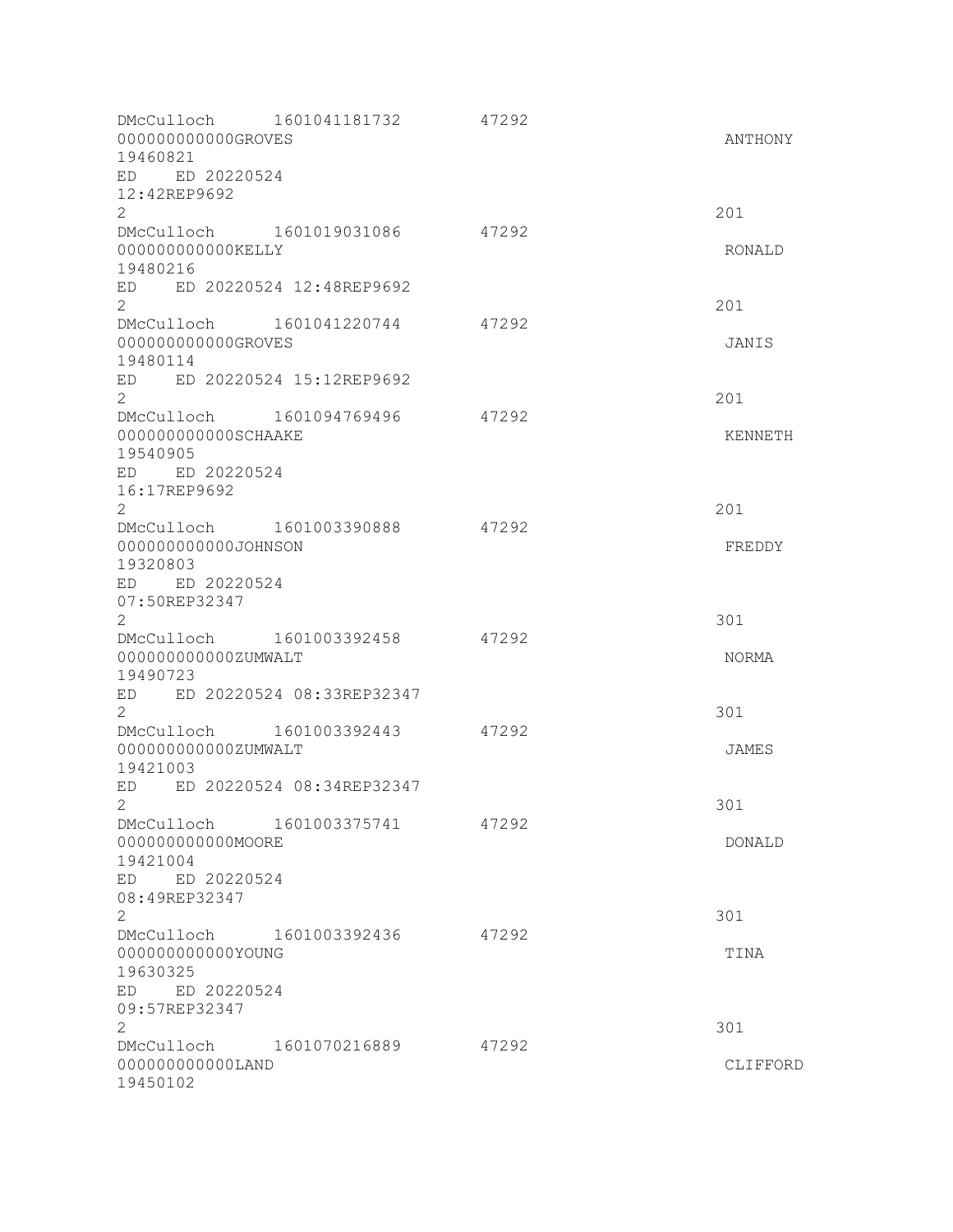ED ED 20220524 10:12REP32347  $2\overline{301}$ DMcCulloch 1601192226946 47292 000000000000LOHN BILLYE 19471105 ED ED 20220524 10:50REP32347  $2 \times 301$ DMcCulloch 1601013738051 47292 000000000000LOHN DAVID 19480120 ED ED 20220524 10:51REP32347 2 301 DMcCulloch 1601003373222 47292 000000000000000RANNE J 19480407 ED ED 20220524 11:38REP32347  $2 \times 301$ DMcCulloch 1601020550418 47292 000000000000HALL TOMMY 19440902 ED ED 20220524 12:12REP32347  $2\overline{301}$ DMcCulloch 1601148992578 47292 000000000000HALL BERTHA 19421115 ED ED 20220524 12:13REP32347  $2\overline{301}$ DMcCulloch 1601003388860 47292 000000000000HARLOW JANET 19521014 ED ED 20220524 12:39REP32347  $2 \times 301$ DMcCulloch 1601003374013 47292 000000000000WHITWORTH MICHAEL 19500921 ED ED 20220524 12:43REP32347  $2 \t 101$ DMcCulloch 1601139087310 47292 000000000000ADAMS CAROLYN 19411022 ED ED 20220524 13:04REP32347 2 301 DMcCulloch 1601139087404 47292 000000000000ADAMS HERBERT 19421118 ED ED 20220524 13:05REP32347  $2\overline{301}$ DMcCulloch 1601003370966 47292 000000000000DEBORD JUDY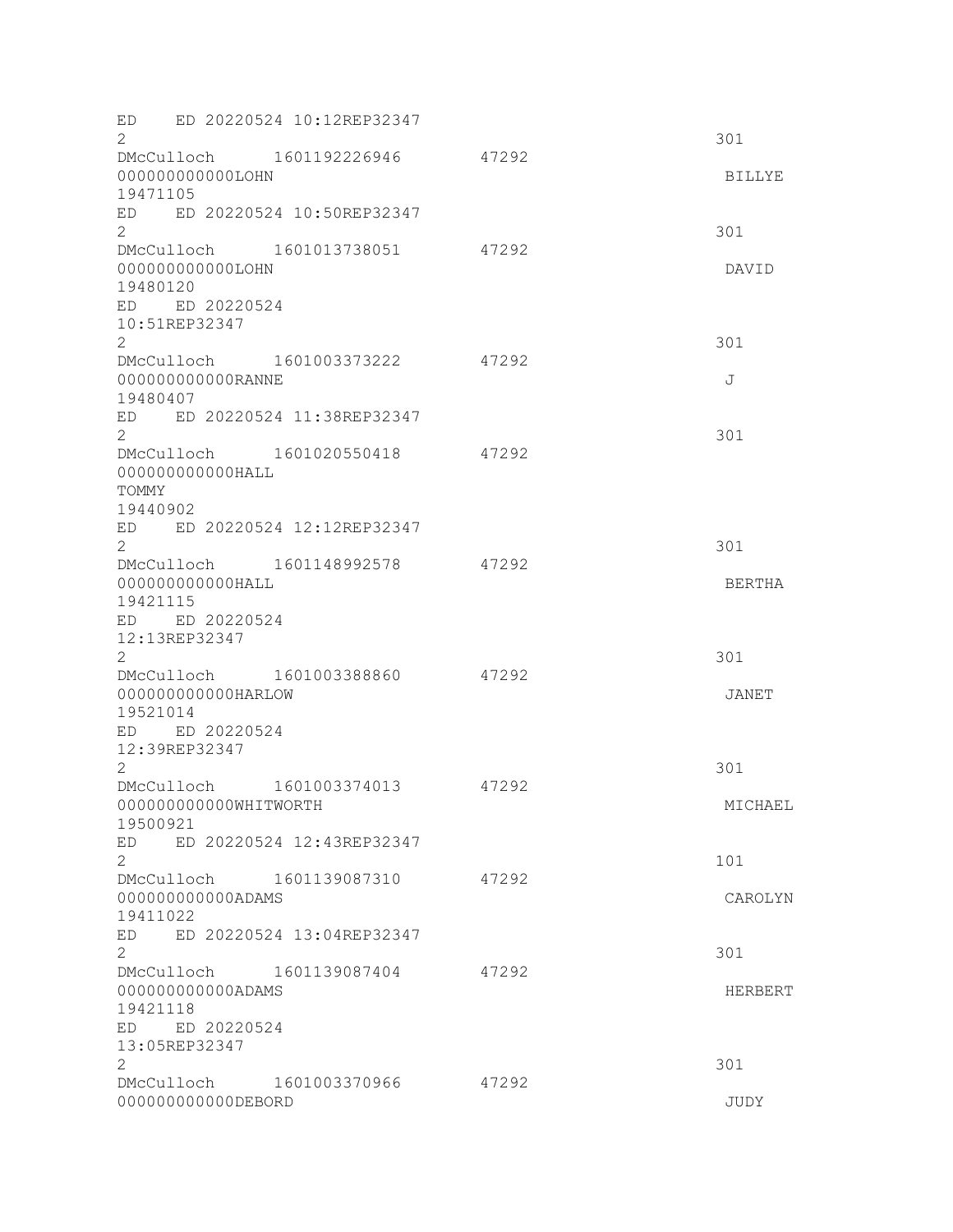| 19430703<br>ED ED 20220524<br>13:32REP32347                                                         |       |              |
|-----------------------------------------------------------------------------------------------------|-------|--------------|
| 2<br>DMcCulloch 1601003370950                                                                       | 47292 | 301          |
| 00000000000DEBORD<br>19400626                                                                       |       | <b>JERRY</b> |
| ED 20220524 13:34REP32347<br>ED<br>$\overline{2}$                                                   |       | 301          |
| DMcCulloch 1601003372326<br>00000000000MARSDEN<br>19510907                                          | 47292 | DICK         |
| ED 20220524 13:49REP32347<br>ED<br>$\overline{2}$                                                   |       | 301          |
| DMcCulloch 1602143501638<br>000000000000VALLEJO<br>19461214<br>ED ED 20220524                       | 47292 | MANUEL       |
| 14:49REP32347<br>$\overline{2}$                                                                     |       | 301          |
| DMcCulloch 1601011048608<br>000000000000HEMPHILL<br>19611014                                        | 47292 | SHEILA       |
| ED ED 20220524<br>14:51REP32347<br>$\overline{2}$                                                   |       | 301          |
| DMcCulloch 1601007459274<br>000000000000HEMPHILL<br>19590805                                        | 47292 | <b>JOHN</b>  |
| ED ED 20220524 14:52REP32347<br>$\overline{2}$                                                      |       | 301          |
| DMcCulloch 1601160590980<br>000000000000TUCKER<br>19541007                                          | 47292 | CHARLOTTE    |
| ED ED 20220524 15:14REP32347<br>$\overline{2}$                                                      |       | 301          |
| DMcCulloch 1602130536136<br>000000000000TUCKER<br>19570214<br>ED ED 20220524                        | 47292 | LEWIS        |
| 15:15REP32347<br>$\overline{2}$                                                                     |       | 301          |
| DMcCulloch 1602146294548 47292<br>00000000000GASSETT<br>19660407<br>ED ED 20220524<br>15:23REP32347 |       | MANCEL       |
| $\overline{2}$                                                                                      |       | 101          |
| DMcCulloch 1601003379635 47292<br>000000000000SALTER<br>19461230                                    |       | GARON        |
| ED ED 20220524 15:30REP32347<br>2                                                                   |       | 301          |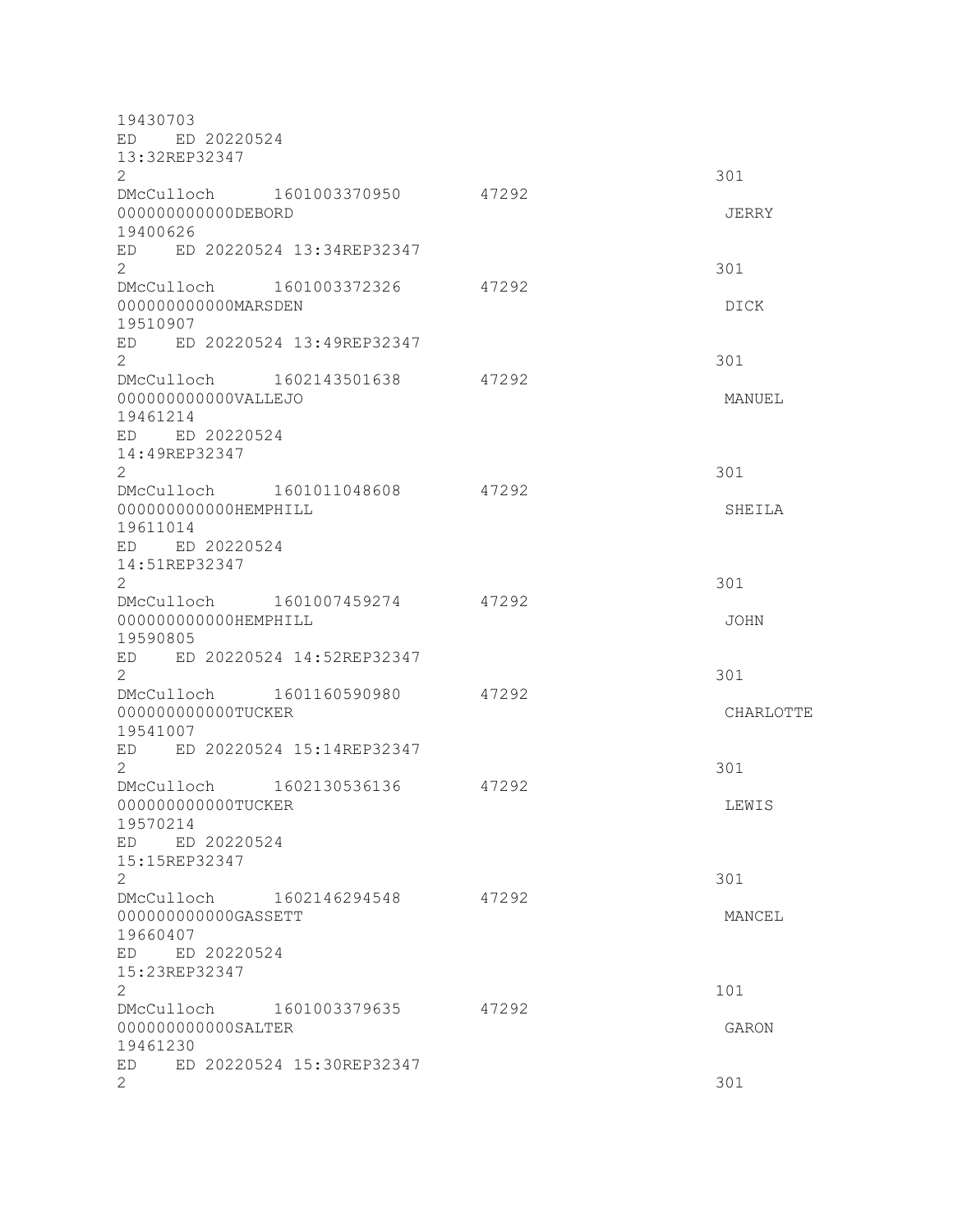| 000000000000JACOBY<br>19630718                                                                                  | DMcCulloch 1601092191675                                 | 47292 | KAREN               |
|-----------------------------------------------------------------------------------------------------------------|----------------------------------------------------------|-------|---------------------|
| ED<br>2                                                                                                         | ED 20220524 15:43REP32347                                |       | 301                 |
| 000000000000SALTER<br>19470913<br>ED ED 20220524<br>16:11REP32347                                               | DMcCulloch 1601003379642 47292                           |       | LINDA               |
| $\overline{2}$<br>000000000000BOYKIN<br>19690120<br>ED ED 20220524<br>16:43REP32347<br>$\mathbf{2}^{\prime}$    | DMcCulloch 1601175051844                                 | 47292 | 301<br>KERRI<br>301 |
| 000000000000BOYKIN<br><b>CHAD</b><br>19690416                                                                   | DMcCulloch 1601165425266<br>ED ED 20220524 16:44REP32347 | 47292 |                     |
| $\overline{2}$<br>DMcCulloch 1601002424876<br>000000000000LINDLEY<br>19520814<br>ED ED 20220524                 |                                                          | 47292 | 301<br>VICKI        |
| 17:05REP32347<br>$\overline{2}$<br>DMcCulloch 1601035404420<br>000000000000CURREY<br>19720412<br>ED ED 20220524 |                                                          | 47292 | 301<br>JENNIFER     |
| 17:27REP32347<br>$\mathbf{2}^{\prime}$<br>DMcCulloch<br>000000000000CURREY<br>19640915                          | 1601009287958<br>ED ED 20220524 17:27REP32347            | 47292 | 301<br>DAVID        |
| $\overline{2}$<br>DMcCulloch 1601012012433<br>000000000000HAYS<br>DEBORAH<br>19520607                           |                                                          | 47292 | 301                 |
| ED<br>2<br>DMcCulloch 1601181175583<br>000000000000BERGLUND<br>19640229<br>ED ED 20220524<br>17:42REP32347      | ED 20220524 17:41REP32347                                | 47292 | 301<br>LISA         |
| 2<br>DMcCulloch 1602180305177<br>000000000000JOLLIFF                                                            |                                                          | 47292 | 301<br>GERALD       |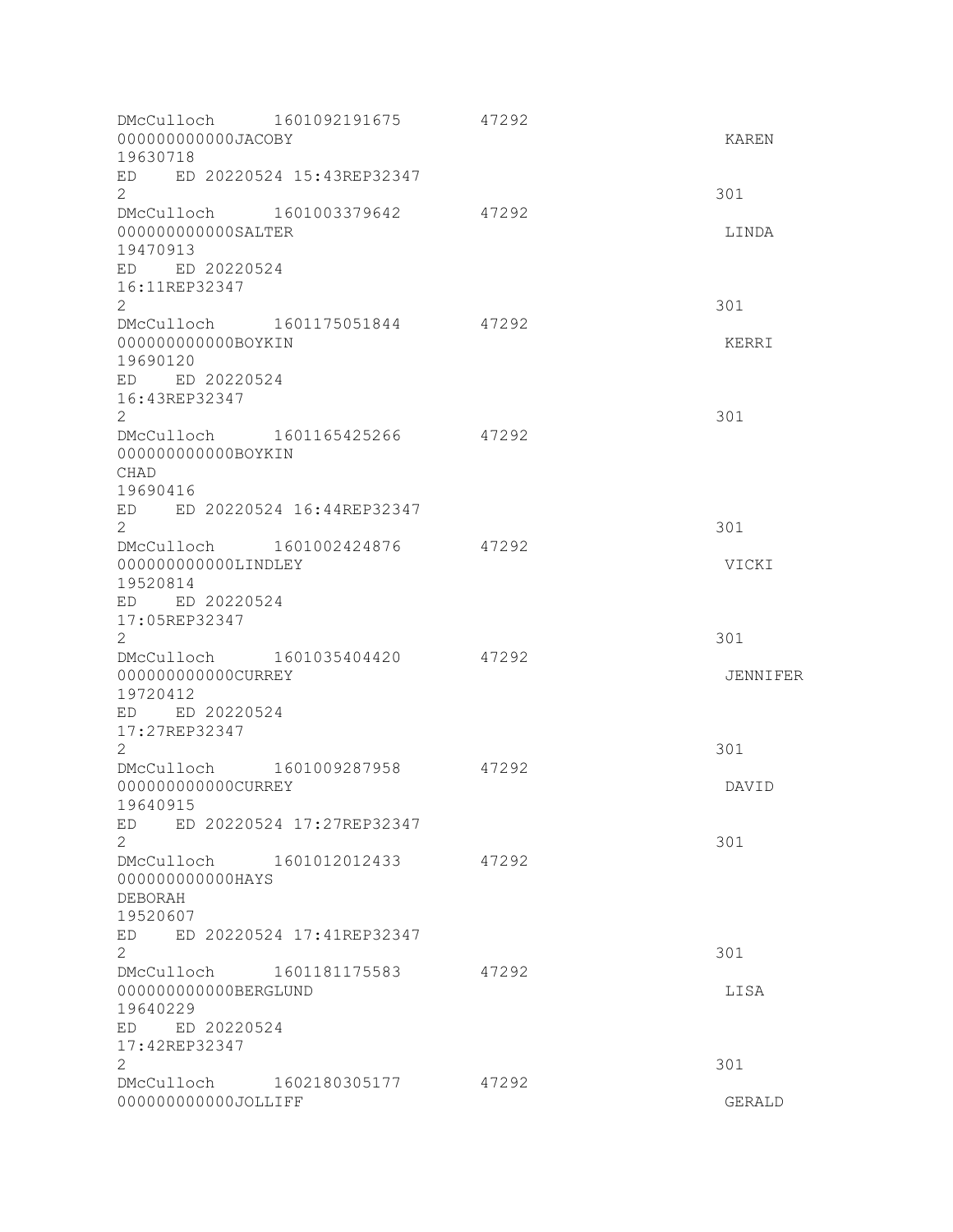| 19410717                                       |       |              |
|------------------------------------------------|-------|--------------|
| ED ED 20220524                                 |       |              |
| 17:44REP32347<br>$\overline{2}$                |       | 101          |
| DMcCulloch 1601153470742 47292                 |       |              |
| 000000000000BEALL                              |       | BRENDA       |
| 19620515                                       |       |              |
| ED ED 20220524 17:46REP32347<br>$\overline{2}$ |       | 101          |
| DMcCulloch 1601003412234                       | 47292 |              |
| 000000000000PROBST                             |       | MICHAEL      |
| 19551020<br>ED ED 20220524 07:10REP32347       |       |              |
| $\overline{2}$                                 |       | 101          |
| DMcCulloch 1601003374857 47292                 |       |              |
| 000000000000DODD<br>19601204                   |       | LISA         |
| ED ED 20220524                                 |       |              |
| 07:17REP32347<br>$\mathbf{2}^{\prime}$         |       | 101          |
| DMcCulloch 1601006957576                       | 47292 |              |
| 000000000000ANDREWS<br>19580518                |       | MATT         |
| ED ED 20220524                                 |       |              |
| 07:26REP32347                                  |       |              |
| $\overline{2}$                                 |       | 101          |
| DMcCulloch 1601139714083                       | 47292 |              |
| 000000000000MCDONALD                           |       | INGRID       |
| 19610727<br>ED ED 20220524 07:32REP32347       |       |              |
| $\overline{2}$                                 |       | 101          |
| DMcCulloch 1601011491014 47292                 |       |              |
| 000000000000TRULL                              |       | TERI         |
| 19681003<br>ED ED 20220524 07:44REP32347       |       |              |
| 2                                              |       | 101          |
| DMcCulloch 1601021273705                       | 47292 |              |
| 000000000000DOBSON                             |       | <b>BRYAN</b> |
| 19720325                                       |       |              |
| ED ED 20220524                                 |       |              |
| 07:46REP32347<br>2                             |       | 101          |
| DMcCulloch 1601011491033                       | 47292 |              |
| 000000000000TRULL                              |       | DONALD       |
| 19680208                                       |       |              |
| ED ED 20220524                                 |       |              |
| 08:09REP32347<br>2                             |       | 101          |
| DMcCulloch 1601019183652                       | 47292 |              |
| 000000000000STOKES                             |       | AURELLIA     |
| 19380327                                       |       |              |
| ED 20220524 09:12REP32347<br>ED.               |       |              |
| 2                                              |       | 101          |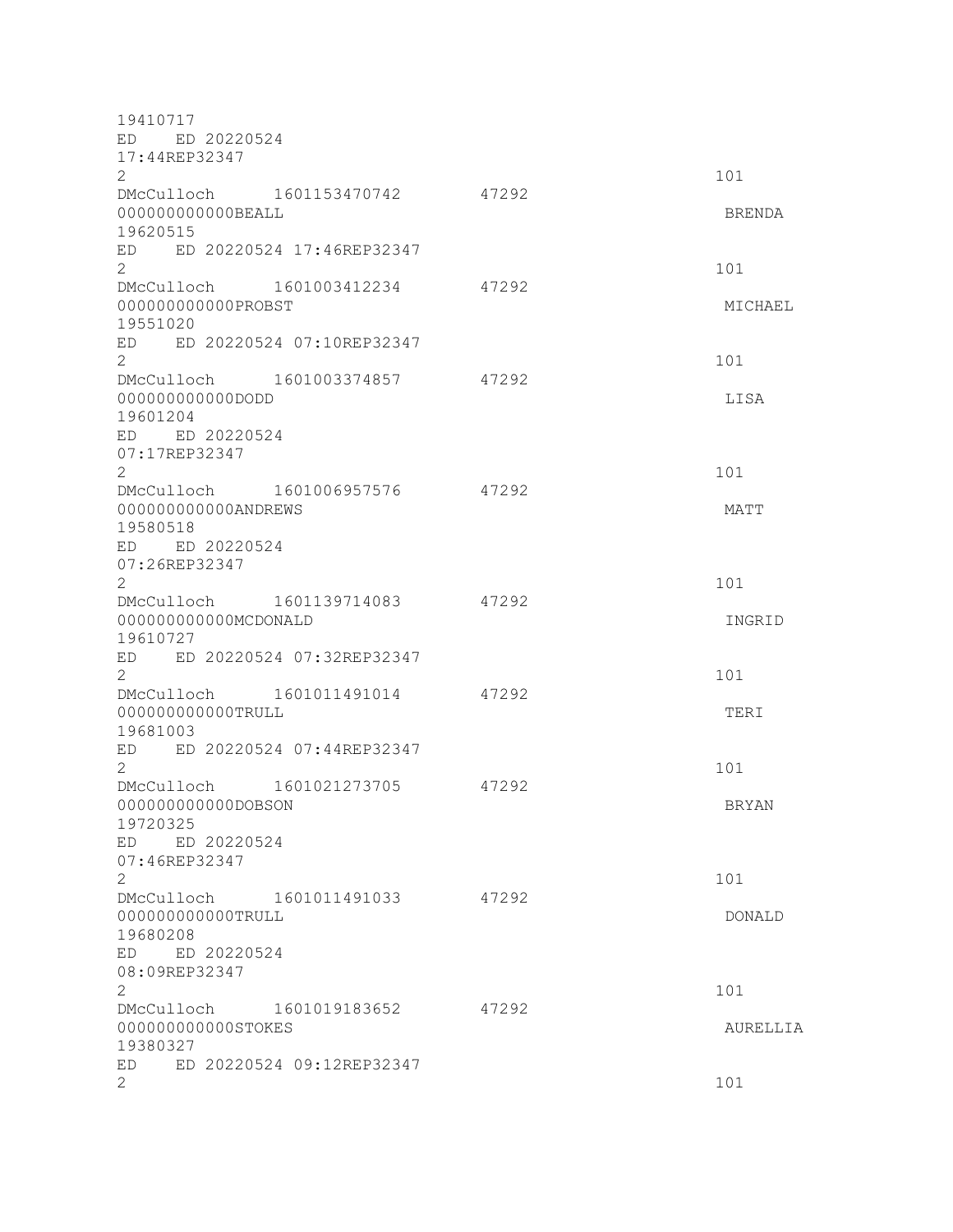| 000000000000STOKES<br>19430212                                                                         | DMcCulloch 1601019183675       | 47292 | CHARLES        |
|--------------------------------------------------------------------------------------------------------|--------------------------------|-------|----------------|
| ED<br>2                                                                                                | ED 20220524 09:13REP32347      |       | 101            |
| 000000000000DODD<br>19570127                                                                           | DMcCulloch 1601003374971 47292 |       | TROY           |
| ED ED 20220524<br>09:23REP32347<br>$\overline{2}$                                                      |                                |       | 101            |
| DMcCulloch 1601028394108<br>000000000000COX<br>19430922<br>ED ED 20220524<br>09:24REP32347<br>2        |                                | 47292 | DERRELL<br>101 |
| DMcCulloch 1601028393822<br>000000000000COX<br>19460710                                                |                                | 47292 | LINDA          |
| ED ED 20220524 09:25REP32347<br>2<br>DMcCulloch 1601058331086<br>000000000000BIGBY                     |                                | 47292 | 101            |
| 19621229<br>ED ED 20220524 09:38REP32347<br>$\overline{2}$                                             |                                |       | MICHAEL<br>101 |
| DMcCulloch 1601058331072<br>000000000000BIGBY<br>19610429                                              |                                | 47292 | BEVERLY        |
| ED ED 20220524<br>09:38REP32347<br>2                                                                   |                                |       | 101            |
| DMcCulloch 1601003373948<br>000000000000VIRDELL<br>19600110                                            |                                | 47292 | TERESA         |
| ED<br>2<br>DMcCulloch 1601022183080                                                                    | ED 20220524 09:54REP32347      | 47292 | 101            |
| 000000000000SHOCK<br><b>ROSE</b><br>19581125                                                           |                                |       |                |
| ED<br>$\overline{2}$                                                                                   | ED 20220524 10:13REP32347      |       | 101            |
| DMcCulloch 1601003391199<br>000000000000MAY<br>19460728<br>ED 20220524<br>ED                           |                                | 47292 | JAY            |
| 10:14REP32347<br>2<br>DMcCulloch 1601011617806<br>000000000000PERKINS<br>19351013<br>ED 20220524<br>ED |                                | 47292 | 101<br>DONALD  |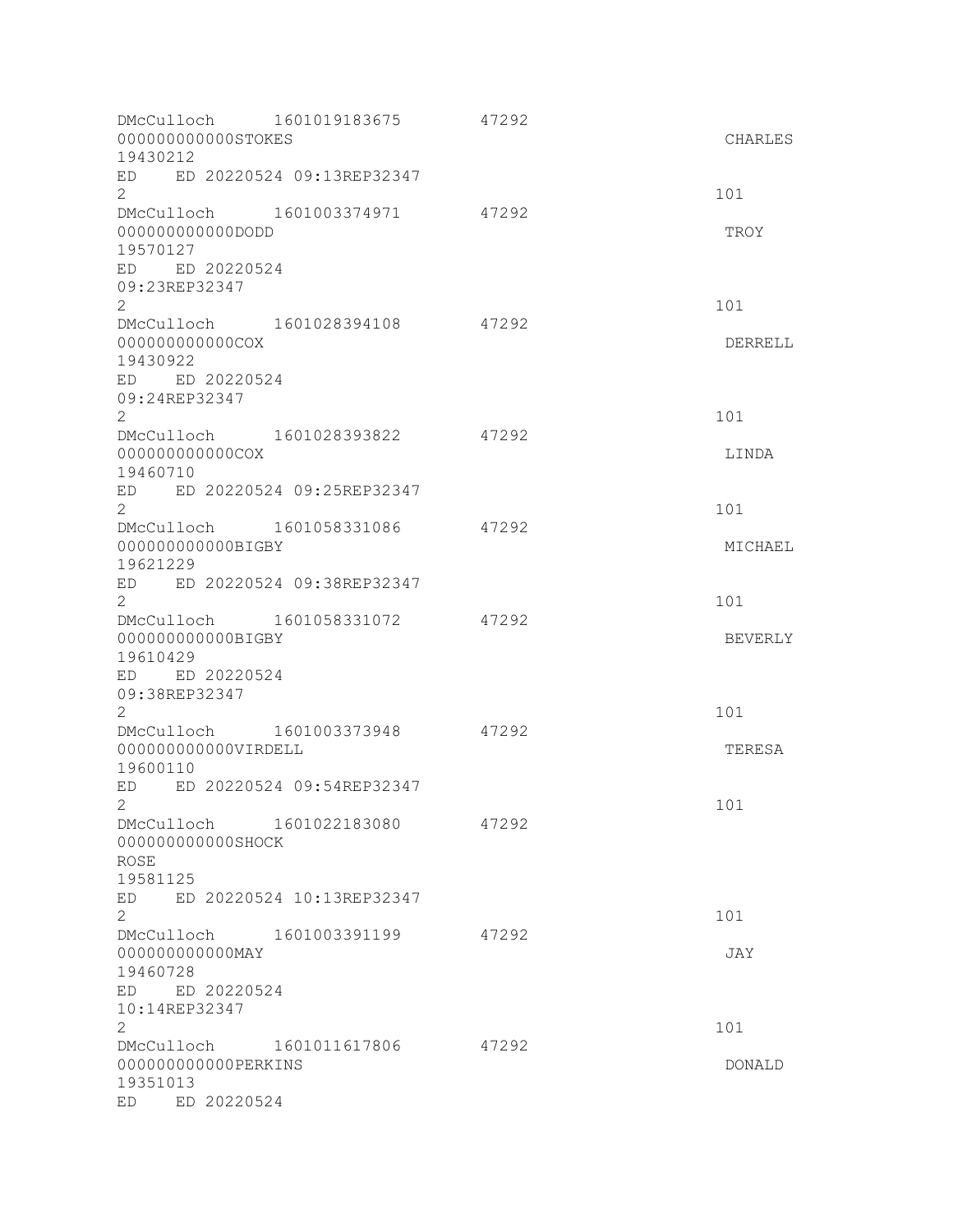| 10:26REP32347                                                               |                                |       |                     |
|-----------------------------------------------------------------------------|--------------------------------|-------|---------------------|
| $\overline{2}$                                                              |                                |       | 101                 |
| 000000000000PERKINS<br>19430326                                             | DMcCulloch 1601011618203 47292 |       | SHELBA              |
| ED ED 20220524 10:27REP32347<br>$\overline{2}$                              |                                |       | 101                 |
| DMcCulloch 1601003365988<br>000000000000CARLSON<br>19460126                 |                                | 47292 | MICHAEL             |
| ED<br>$\overline{2}$                                                        | ED 20220524 10:39REP32347      |       | 101                 |
| DMcCulloch 1601003365421<br>000000000000DONOP<br>19520826<br>ED ED 20220524 |                                | 47292 | JANETTE             |
| 10:55REP32347<br>$\mathbf{2}$                                               |                                |       | 101                 |
| DMcCulloch 1601015434632<br>000000000000WILLIAMS<br>19420312                |                                | 47292 | BOBBIE              |
| ED ED 20220524<br>11:00REP32347                                             |                                |       |                     |
| $\overline{2}$<br>DMcCulloch 1601013107442<br>000000000000WILLIAMS          |                                | 47292 | 101<br><b>BOBBY</b> |
| 19360327<br>ED ED 20220524 11:02REP32347<br>$\overline{2}$                  |                                |       | 101                 |
| DMcCulloch 1601140689303<br>000000000000MCDONALD                            |                                | 47292 | MICHAEL             |
| 19620713<br>ED ED 20220524 11:53REP32347<br>$\overline{2}$                  |                                |       | 101                 |
| DMcCulloch 1601003393215<br>00000000000FARRIS<br>19440501                   |                                | 47292 | <b>LYNN</b>         |
| ED 20220524<br>ED<br>12:22REP32347                                          |                                |       |                     |
| $\mathbf{2}$<br>000000000000CHILDRESS                                       | DMcCulloch 1601119718731 47292 |       | 101<br>STACY        |
| 19451119<br>ED ED 20220524<br>13:27REP32347<br>$\overline{c}$               |                                |       | 101                 |
| DMcCulloch 1602000424622<br>000000000000WRIGHT<br>19520602                  |                                | 47292 | <b>KAREN</b>        |
| ED<br>$\overline{2}$                                                        | ED 20220524 13:28REP32347      |       | 101                 |
| DMcCulloch 1601003390680<br>000000000000EVRIDGE<br>19521001                 |                                | 47292 | NANCY               |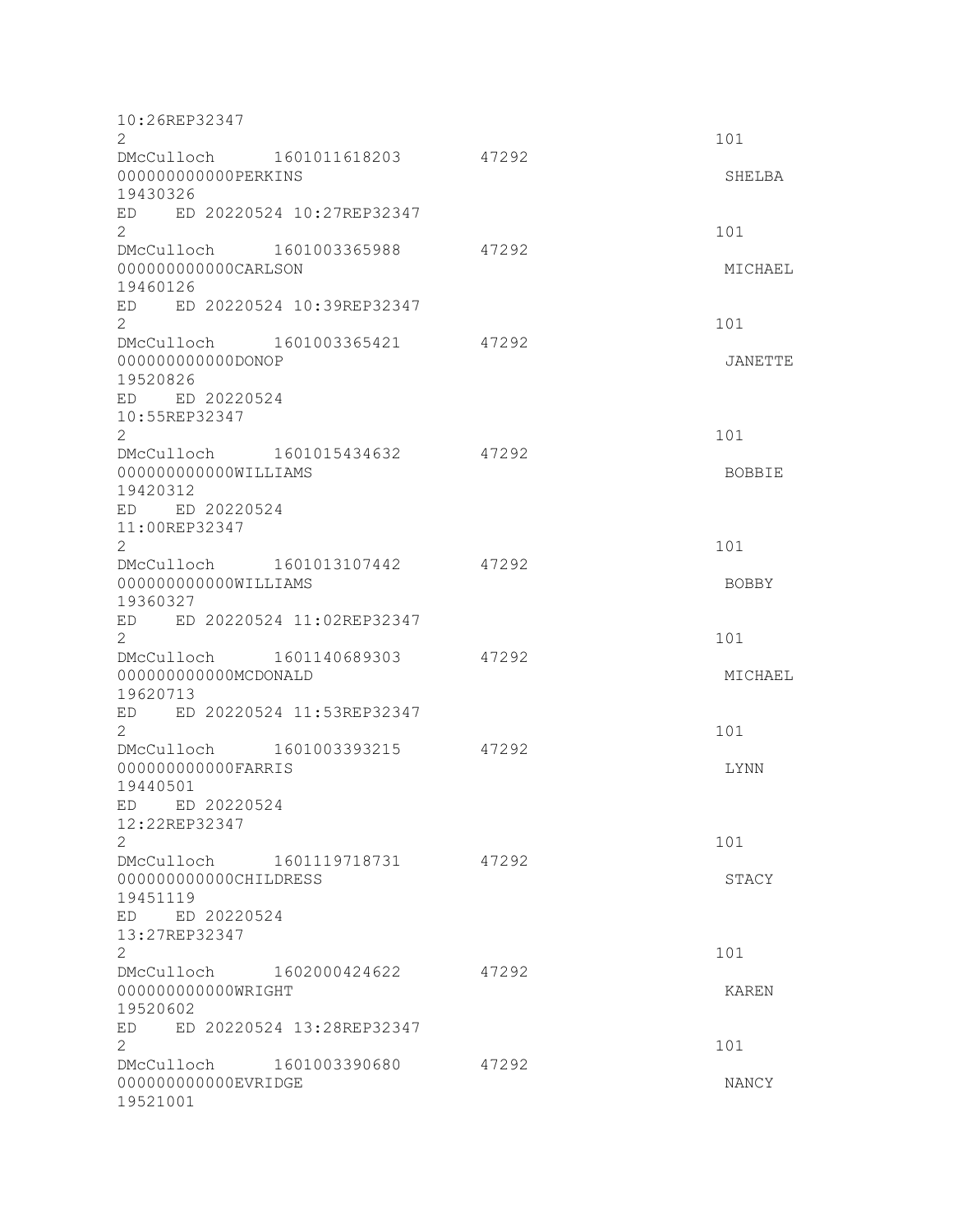| ED ED 20220524 13:29REP32347<br>2<br>DMcCulloch 1601003390679                                                        | 47292 | 101                    |
|----------------------------------------------------------------------------------------------------------------------|-------|------------------------|
| 000000000000EVRIDGE<br>19520515<br>ED ED 20220524<br>13:30REP32347<br>$\overline{2}$                                 |       | GRANT<br>101           |
| DMcCulloch 1601197434001 47292<br>000000000000SMITH<br>19410721<br>ED ED 20220524<br>13:35REP32347<br>$\overline{2}$ |       | JAMES<br>101           |
| DMcCulloch 1601186622889<br>000000000000TREKELL<br>19510514<br>ED ED 20220524 13:49REP32347                          | 47292 | WARREN                 |
| $\overline{2}$<br>DMcCulloch 1602120375814<br>000000000000TORRES<br>19910428<br>ED ED 20220524 13:58REP32347         | 47292 | 101<br>SHELISE         |
| $\mathbf{2}^{\prime}$<br>DMcCulloch 1601026674557<br>00000000000CHASE<br>19421118<br>ED ED 20220524<br>14:04REP32347 | 47292 | 101<br><b>JONATHAN</b> |
| 2<br>DMcCulloch 1601003373930<br>000000000000VIRDELL<br>19560510<br>ED ED 20220524<br>14:06REP32347                  | 47292 | 101<br>TERRELL         |
| 2<br>DMcCulloch 1601018180799<br>000000000000RULE<br><b>RUEDE</b><br>19570702<br>ED 20220524 14:08REP32347<br>ED     | 47292 | 101                    |
| 2<br>DMcCulloch 1602145445279<br>000000000000FAIRWEATHER<br>19630202<br>ED 20220524 14:09REP32347<br>ED              | 47292 | 101<br>TOMMY           |
| $\overline{2}$<br>DMcCulloch 1601003364648<br>000000000000QUINN<br>19480720<br>ED ED 20220524                        | 47292 | 101<br>MARY            |
| 14:20REP32347<br>2                                                                                                   |       | 101                    |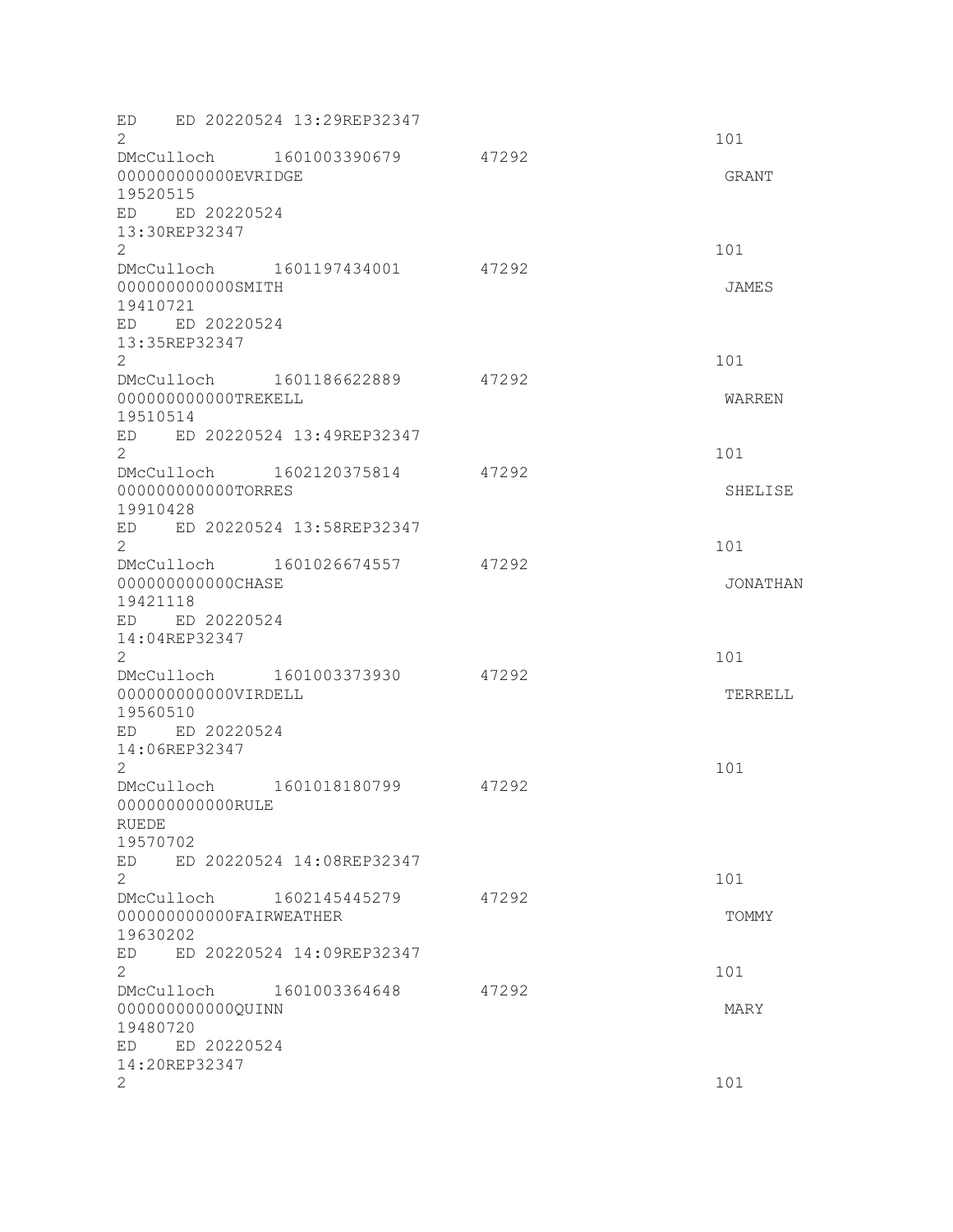| DMcCulloch 1601003364630<br>000000000000QUINN<br>19461028                                                            | 47292 | JOHN         |
|----------------------------------------------------------------------------------------------------------------------|-------|--------------|
| ED 20220524 14:21REP32347<br>ED<br>2                                                                                 |       | 101          |
| DMcCulloch 1601186622843<br>000000000000TREKELL<br>MARTHA<br>19651030                                                | 47292 |              |
| ED 20220524 14:25REP32347<br>ED<br>$\overline{2}$                                                                    |       | 101          |
| DMcCulloch 1601003375453<br>000000000000DUUS<br>19750320<br>ED ED 20220524<br>14:35REP32347<br>$\mathbf{2}^{\prime}$ | 47292 | IRENE<br>101 |
| DMcCulloch 1601009466750<br>000000000000DUUS<br>19720803<br>ED ED 20220524                                           | 47292 | ROBERT       |
| 14:35REP32347<br>$\overline{2}$                                                                                      |       | 101          |
| DMcCulloch 1601003364788<br>000000000000SIMPSON<br>19380226                                                          | 47292 | NANCY        |
| ED 20220524 14:51REP32347<br>ED<br>$\mathbf{2}^{\prime}$                                                             |       | 101          |
| DMcCulloch 1601185194196<br>000000000000MITCHELL<br>19500810                                                         | 47292 | <b>SUE</b>   |
| ED 20220524 14:54REP32347<br>ED<br>2                                                                                 |       | 101          |
| 1601026713505<br>DMcCulloch<br>000000000000MITCHELL<br>19440827                                                      | 47292 | HARRY        |
| ED 20220524<br>ED.<br>14:54REP32347<br>2                                                                             |       | 101          |
| DMcCulloch 1601003392663<br>000000000000VICKERS<br>19540618<br>ED ED 20220524                                        | 47292 | DEBBIE       |
| 14:56REP32347<br>2                                                                                                   |       | 101          |
| DMcCulloch 1601164872571<br>000000000000TURNER<br>19321104                                                           | 47292 | <b>BILLY</b> |
| ED 20220524 15:07REP32347<br>ED<br>2                                                                                 |       | 101          |
| DMcCulloch 1601155339954<br>000000000000JONES<br>19580924                                                            | 47292 | RENA         |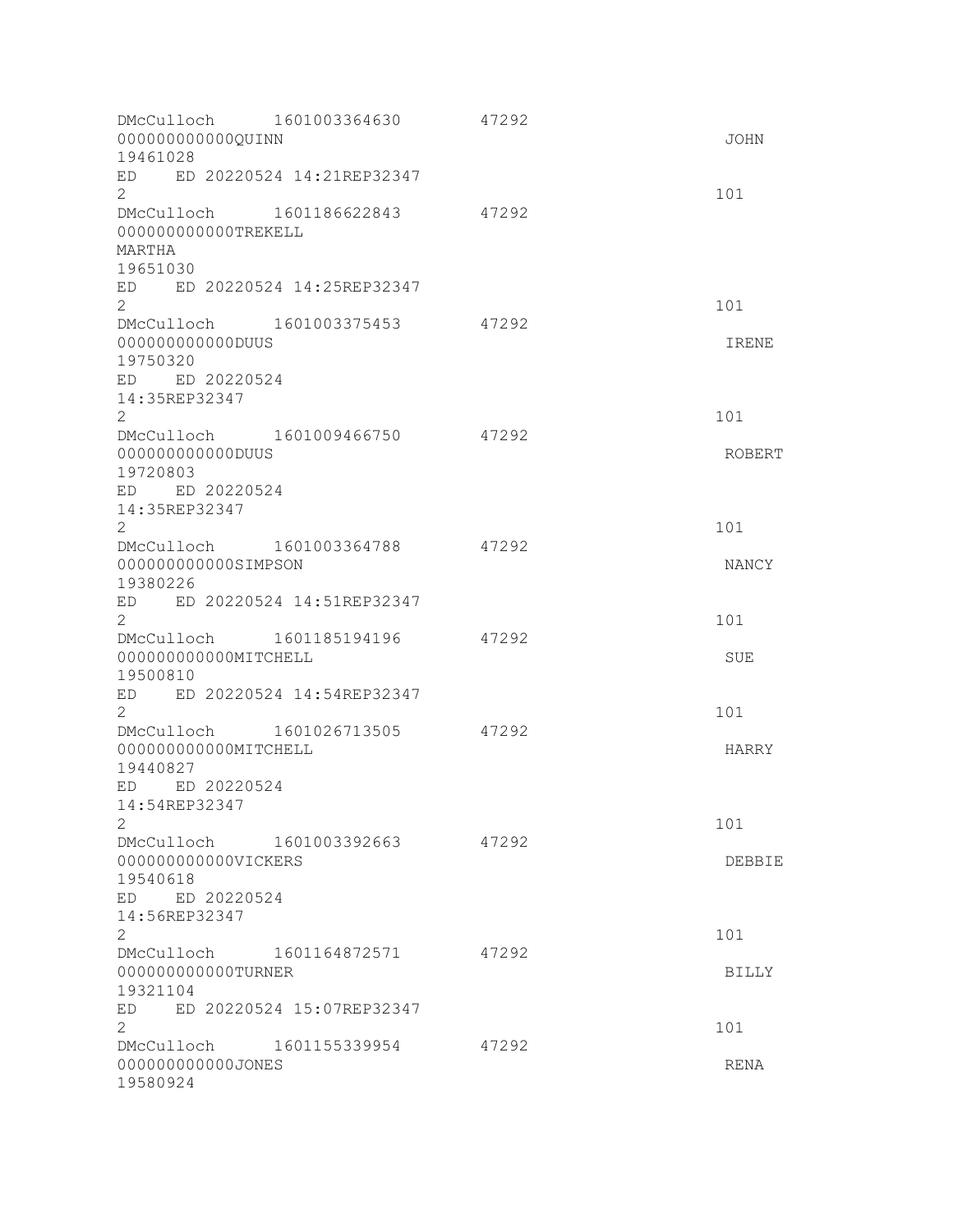| ED<br>$\overline{2}$                                                    | ED 20220524 15:18REP32347                                |       | 101                  |
|-------------------------------------------------------------------------|----------------------------------------------------------|-------|----------------------|
| 000000000000WALL<br>19420803                                            | DMcCulloch 1601058211897 47292                           |       | LINDA                |
| ED ED 20220524<br>15:45REP32347<br>$\overline{2}$                       |                                                          |       | 101                  |
| 000000000000MOORE<br>19460413<br>ED ED 20220524<br>15:47REP32347        | DMcCulloch 1601003391414                                 | 47292 | RONALD               |
| $\overline{2}$<br>00000000000MOORE<br>19460101                          | DMcCulloch 1601003391405                                 | 47292 | 101<br>LEE           |
| $\overline{2}$<br>000000000000QUINN                                     | ED ED 20220524 15:48REP32347<br>DMcCulloch 1601003364624 | 47292 | 101<br>JAMES         |
| 19540518<br>$\overline{2}$<br>000000000000QUINN<br>19551023             | ED ED 20220524 16:37REP32347<br>DMcCulloch 1601003364611 | 47292 | 101<br>CYNTHIA       |
| ED ED 20220524<br>16:39REP32347<br>2<br>000000000000SCOTT<br>19470519   | DMcCulloch 1601009288589                                 | 47292 | 101<br><b>DONALD</b> |
| ED ED 20220524<br>16:46REP32347<br>2<br>000000000000PILGRIM<br>19550831 | DMcCulloch 1601003365840                                 | 47292 | 101<br>CAROL         |
| ED.<br>$\overline{2}$<br>000000000000PITCOX<br>19720703                 | ED 20220524 17:05REP32347<br>DMcCulloch 1601003367657    | 47292 | 101<br>CHARLA        |
| ED.<br>$\mathbf{2}$<br>00000000000FRIAR<br>19661013                     | ED 20220524 17:19REP32347<br>DMcCulloch 1601003396061    | 47292 | 101<br>COLLEEN       |
| ED ED 20220524<br>17:28REP32347<br>2<br>00000000000KELTZ                | DMcCulloch 1601020657387                                 | 47292 | 101<br>LATONNE       |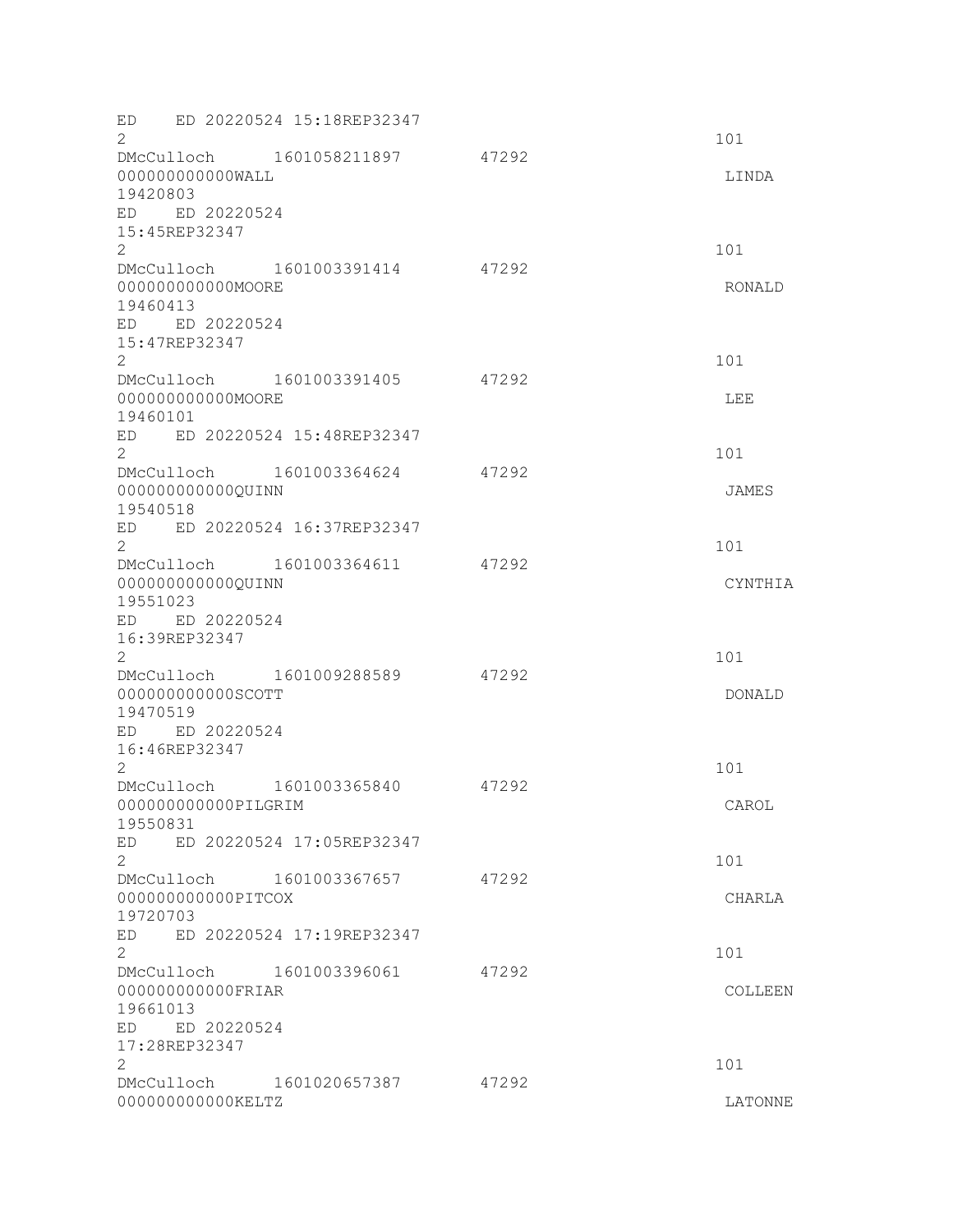19550429 ED ED 20220524 17:31REP32347  $2 \t 101$ DMcCulloch 1601133641659 47292 000000000000MOTZ HELEN 19650828 ED ED 20220524 17:41REP32347 2 101 DMcCulloch 1601003395585 47292 00000000000000RICE MICHAEL MICHAEL MICHAEL MICHAEL MICHAEL MICHAEL MICHAEL MICHAEL 19490903 ED ED 20220524 17:43REP32347  $2 \t 101$ DMcCulloch 1601003364579 47292 000000000000PROBST MARY 19550908 ED ED 20220524 18:03REP32347  $2 \t 101$ DMcCulloch 1601018887455 47292 000000000000VIRDELL SARA 19850630 ED ED 20220524 18:12REP32347  $2 \t 101$ DMcCulloch 1601183553259 47292 000000000000PENNINGTON STEPHANIE 19770626 ED ED 20220524 08:08REP9687  $2 \times 102$ DMcCulloch 1601018887493 47292 0000000000000PENNINGTON MATTHEW 19811005 ED ED 20220524 08:09REP9687  $2 \times 102$ DMcCulloch 1601173834618 47292 000000000000SUTTON GARY 19430311 ED ED 20220524 08:47REP9687  $2 \times 102$ DMcCulloch 1601173834752 47292 000000000000SUTTON JOEEN 19430111 ED ED 20220524 08:49REP9687 2 a contract to the contract of the contract of the contract of the contract of the contract of the contract of the contract of the contract of the contract of the contract of the contract of the contract of the contract o DMcCulloch 1601003377395 47292 000000000000HOLUBEC JANE 19520408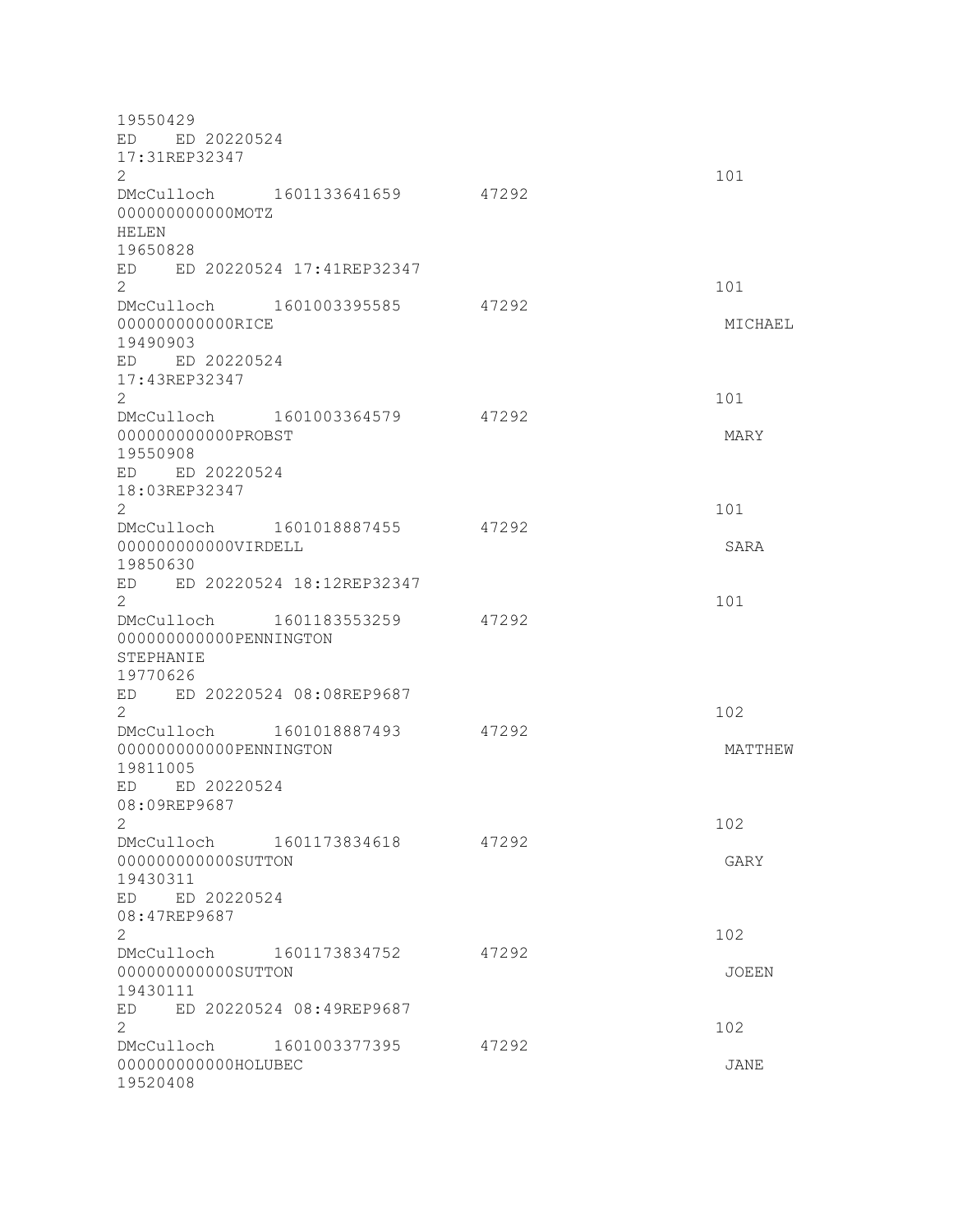| ED<br>$\overline{2}$                                                | ED 20220524 10:11REP9687                                |       | 102            |
|---------------------------------------------------------------------|---------------------------------------------------------|-------|----------------|
| 00000000000CLOUD<br>19821116                                        | DMcCulloch 1602154545751 47292                          |       | JAMES          |
| ED ED 20220524<br>11:25REP9687<br>$\overline{2}$                    |                                                         |       | 102            |
| 000000000000HOLUBEC<br>19820629<br>ED ED 20220524<br>13:20REP9687   | DMcCulloch 1601012281426                                | 47292 | FRANKIE        |
| $\overline{2}$<br>000000000000ARLEDGE<br>19680112                   | DMcCulloch 1601185332868                                | 47292 | 102<br>SHELLY  |
| $\overline{2}$                                                      | ED ED 20220524 13:22REP9687                             |       | 102            |
| 000000000000HOLUBEC<br>19580303                                     | DMcCulloch 1601003376761<br>ED ED 20220524 13:57REP9687 | 47292 | MICHAEL        |
| $\mathbf{2}^{\prime}$                                               | DMcCulloch 1601006253776                                | 47292 | 102            |
| 00000000000DAVIS<br>19580419<br>ED ED 20220524<br>14:02REP9687<br>2 |                                                         |       | JANNA<br>102   |
| 00000000000DAVIS<br>19581123<br>ED ED 20220524<br>14:03REP9687      | DMcCulloch 1601006275428                                | 47292 | GARY           |
| 2<br>000000000000SPARKS                                             | DMcCulloch 1601034293206                                | 47292 | 102<br>STANLEY |
| 19480914<br>ED<br>$\overline{2}$                                    | ED 20220524 14:59REP9687                                |       | 102            |
| 000000000000MCCARLEY<br>19421219                                    | DMcCulloch 1601003392539                                | 47292 | CLYDE          |
| ED.<br>$\mathbf{2}$                                                 | ED 20220524 17:33REP9687                                |       | 102            |
| 000000000000BRATTON<br>19450525<br>ED ED 20220524<br>09:23REP9689   | DMcCulloch 1601003393682                                | 47292 | LINDA          |
| 2                                                                   | DMcCulloch 1601003393844                                | 47292 | 202            |
| 0000000000000WENS                                                   |                                                         |       | MICHAEL        |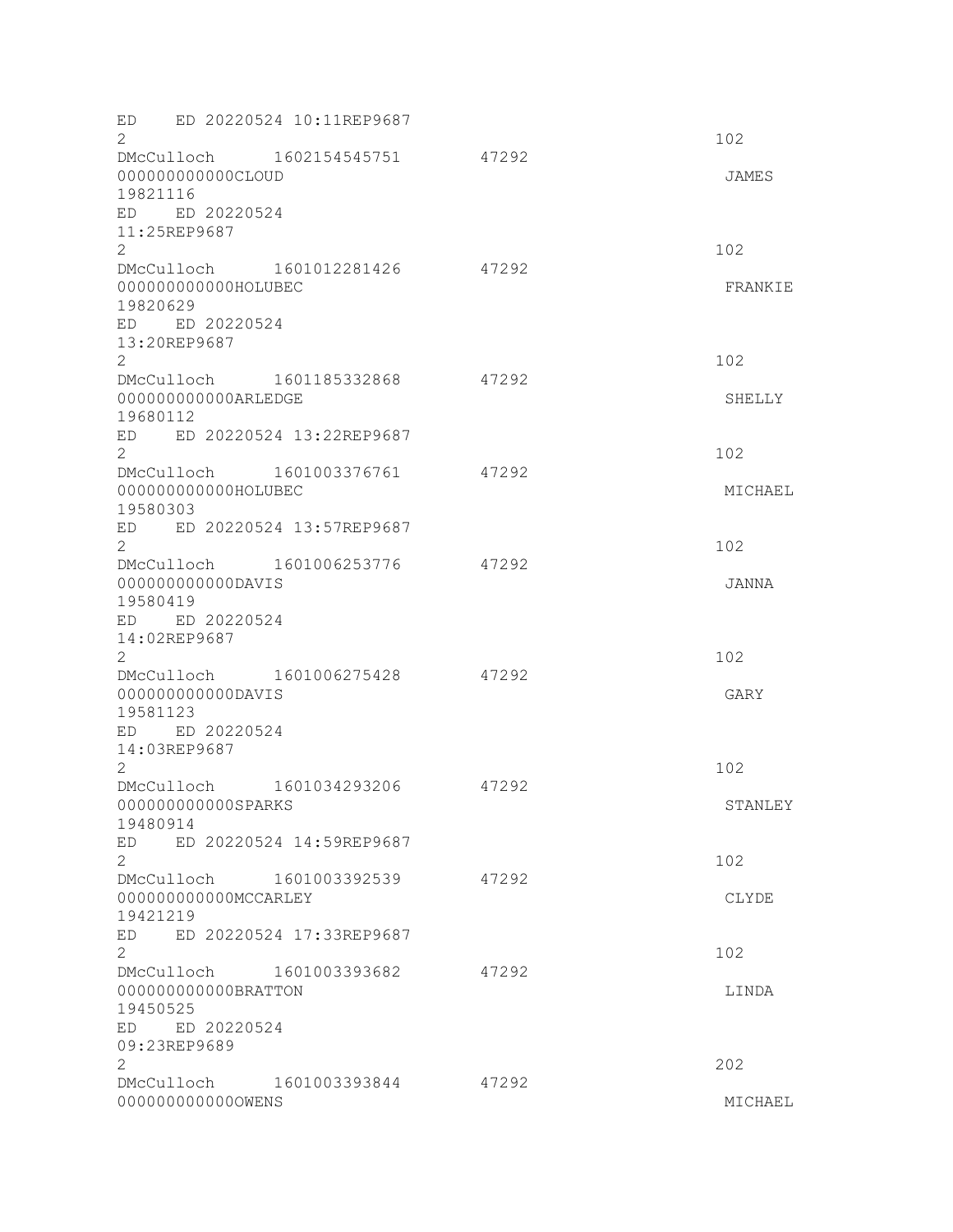| 19520819<br>ED ED 20220524                                                                  |       |          |
|---------------------------------------------------------------------------------------------|-------|----------|
| 09:28REP9689<br>$\overline{2}$<br>DMcCulloch 1601012032826                                  | 47292 | 202      |
| 00000000000ROEHL<br>19411117<br>ED ED 20220524 10:30REP9689                                 |       | CAROL    |
| $\overline{2}$                                                                              |       | 202      |
| DMcCulloch 1601012398308<br>000000000000STILES<br>19470709<br>ED ED 20220524 11:20REP9689   | 47292 | JEANETTE |
| $\overline{2}$<br>DMcCulloch 1601007494214                                                  | 47292 | 202      |
| 000000000000STILES<br>19430318<br>ED ED 20220524<br>11:21REP9689                            |       | RICHARD  |
| $\overline{2}$<br>DMcCulloch 1601013395148                                                  | 47292 | 202      |
| 000000000000DEANS<br>19781013<br>ED ED 20220524 11:47REP9689                                |       | RANDY    |
| $\overline{2}$<br>DMcCulloch 1601176908637<br>000000000000BROWN<br><b>NANCY</b><br>19531121 | 47292 | 202      |
| ED ED 20220524 13:01REP9689<br>$\overline{2}$                                               |       | 202      |
| DMcCulloch 1601086214634<br>000000000000STEVENSON<br>19560508<br>ED ED 20220524             | 47292 | DANIEL   |
| 13:47REP9689<br>$\overline{2}$                                                              |       | 202      |
| 1601003393676<br>DMcCulloch<br>000000000000BRATTON<br>19420302<br>ED ED 20220524            | 47292 | JERRY    |
| 14:02REP9689<br>$\overline{2}$                                                              |       | 202      |
| DMcCulloch 1601003394092<br>000000000000STAFFORD<br>19680724                                | 47292 | GLORY    |
| ED 20220524 14:32REP9689<br>ED<br>2                                                         |       | 202      |
| DMcCulloch 1602141925434<br>000000000000STAFFORD<br>19991117                                | 47292 | ROBERT   |
| ED 20220524 14:33REP9689<br>ED<br>$\overline{2}$                                            |       | 202      |